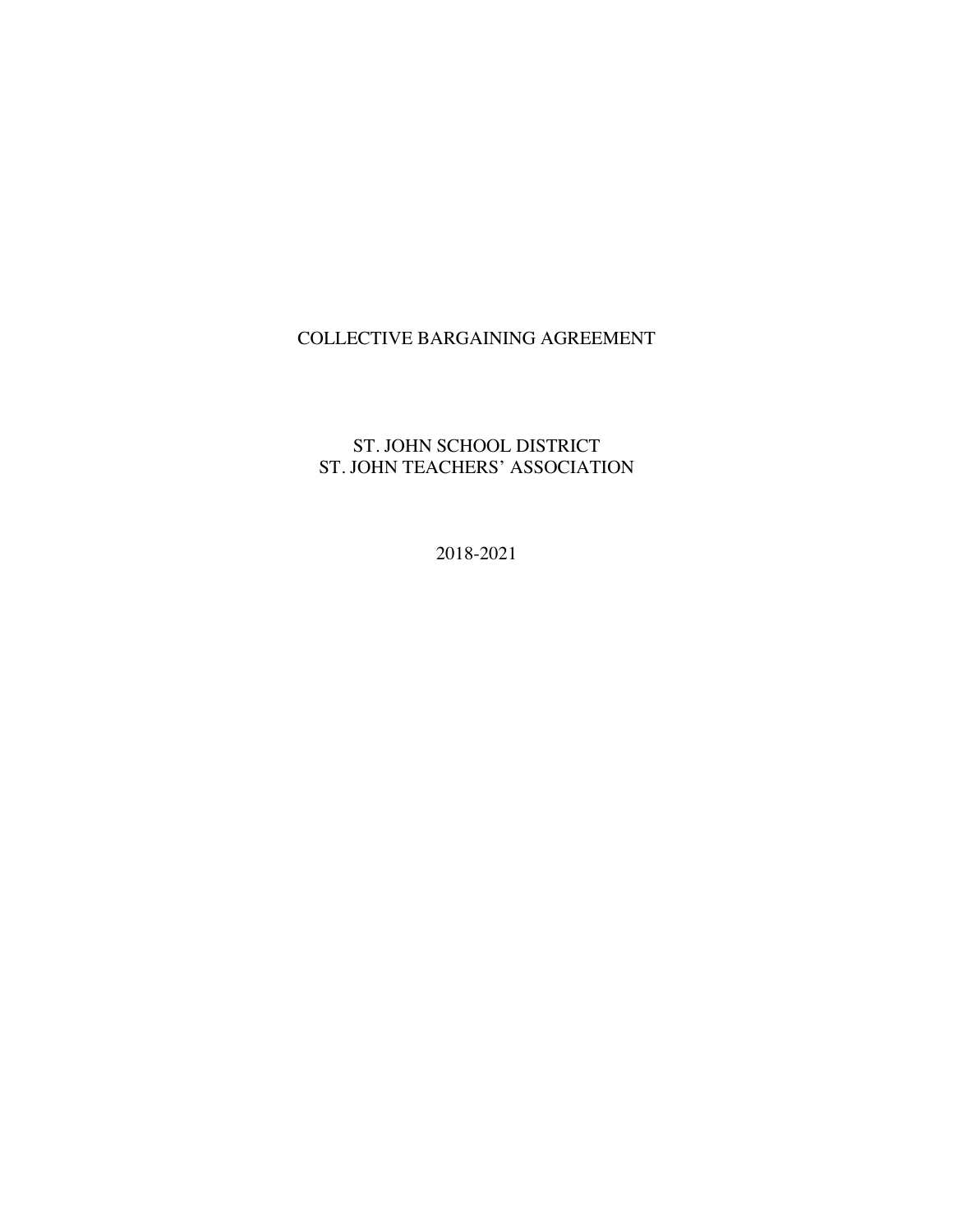|--|

|             |                                                  | 4  |
|-------------|--------------------------------------------------|----|
|             |                                                  | 4  |
|             |                                                  | 5  |
| Section 1:  |                                                  | 5  |
| Section 2:  |                                                  | 5  |
| Section 3:  |                                                  | 5  |
| Section 4:  |                                                  | 6  |
| Section 5:  |                                                  | 6  |
| Section 6:  |                                                  | 6  |
| Section 7:  |                                                  | 6  |
| Section 8:  |                                                  | 6  |
|             |                                                  | 7  |
| Section 1:  |                                                  | 7  |
| Section 2:  |                                                  | 7  |
| Section 3:  |                                                  | 7  |
|             |                                                  | 8  |
| Section 1:  |                                                  | 8  |
| Section 2:  |                                                  | 9  |
| Section 3:  |                                                  | 10 |
| Section 4:  | VEBA III Post-Retirement Medical Plan            | 10 |
| Section 5:  |                                                  | 10 |
| Section 6:  |                                                  | 11 |
| Section 7:  |                                                  | 11 |
| Section 8:  |                                                  | 11 |
| Section 9:  |                                                  | 11 |
| Section 10: |                                                  | 12 |
| Section 11: |                                                  | 12 |
|             |                                                  | 12 |
|             |                                                  | 13 |
|             | ARTICLE V – EMPLOYEE RIGHTS AND RESPONSIBILITIES | 13 |
| Section 1:  |                                                  | 13 |
| Section 2:  |                                                  | 13 |
| Section 3:  |                                                  | 14 |
| Section 4:  |                                                  | 14 |
| Section 5:  |                                                  | 14 |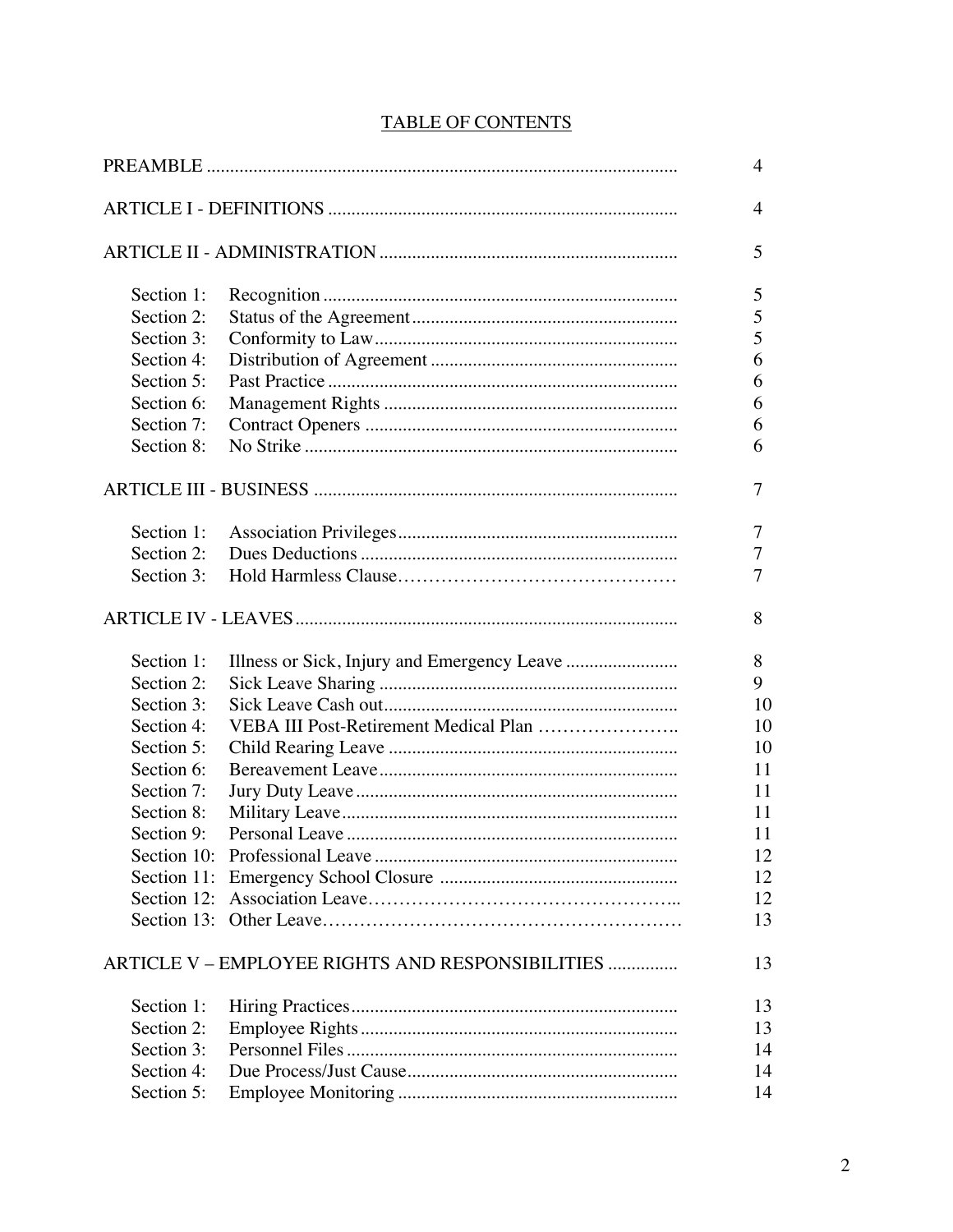| Section 6:  | 14 |
|-------------|----|
| Section 7:  | 15 |
| Section 8:  | 15 |
| Section 9:  | 15 |
|             |    |
|             | 15 |
| Section 1:  | 17 |
| Section 2:  | 17 |
| Section 3:  | 17 |
| Section 4:  | 17 |
|             | 18 |
|             |    |
| Section 1:  | 18 |
| Section 2:  | 18 |
| Section 3:  | 20 |
| Section 4:  | 20 |
| Section 5:  | 20 |
| Section 6:  | 21 |
| Section 7:  | 21 |
|             | 21 |
| Section 1:  | 21 |
|             | 23 |
| Section 1:  | 23 |
| Section 2:  | 23 |
| Section 3:  | 23 |
| Section 4:  | 24 |
| Section 5:  | 24 |
| Section 6:  | 24 |
| Section 7:  | 24 |
| Section 8:  | 24 |
| Section 9:  | 25 |
| Section 10: | 26 |
|             |    |
|             | 27 |
|             |    |
|             | 27 |
|             | 28 |
|             | 29 |
|             | 30 |
|             | 33 |
|             |    |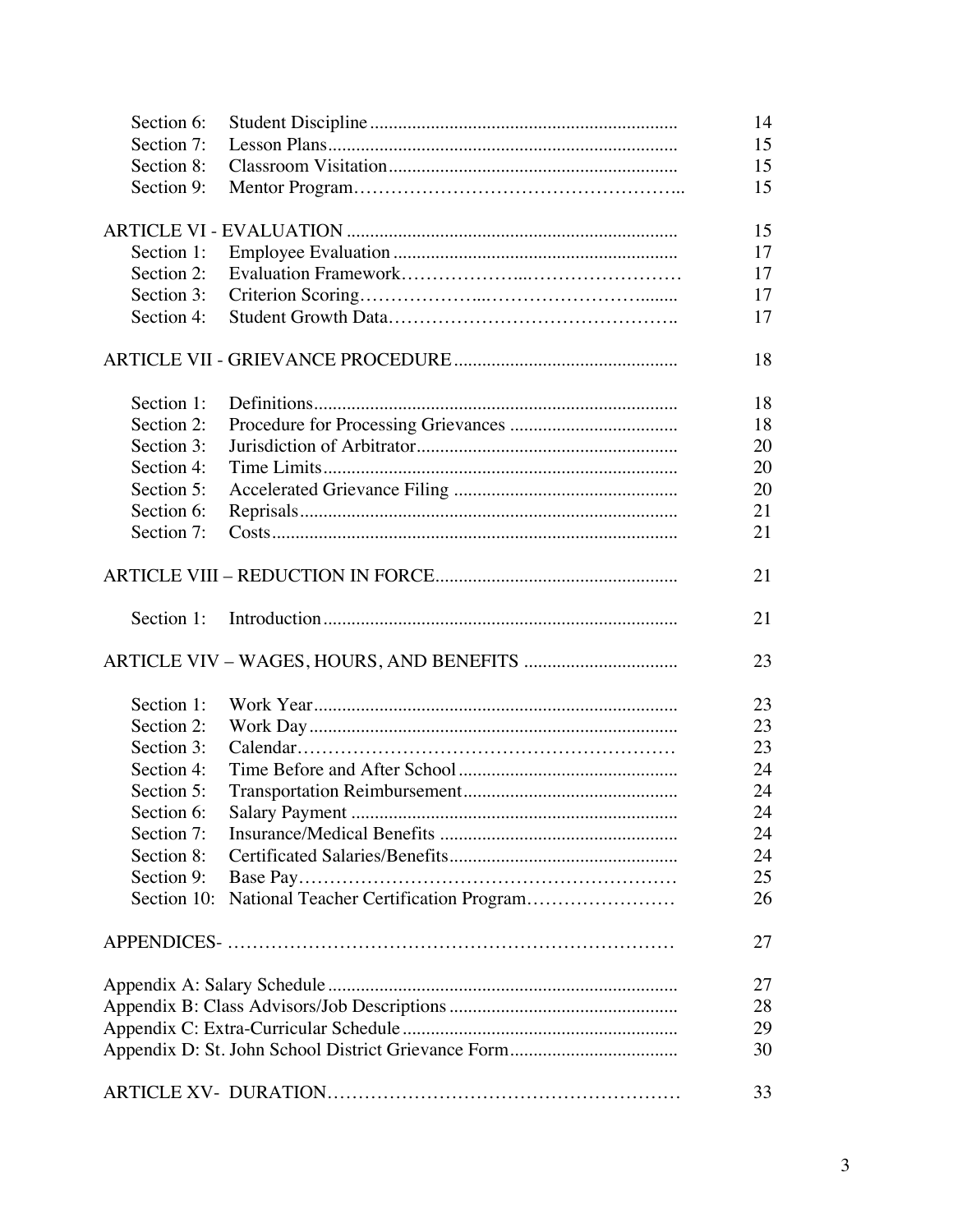#### PREAMBLE

In order to effectuate the provisions of RCW 41.59

to set forth prescribed rights of the employees of the District.

to encourage and increase effective and harmonious working relationships between the Board and the SJTA, and

to ensure that the employees participate in the development of wages, hours, and terms and conditions of employment, through negotiations,

This Agreement is made and entered into.

## ARTICLE I -- DEFINITIONS

- 1. Association of SJTA shall mean St. John Teachers' Association.
- 2. Board or District shall mean the Board of Directors of the St. John School District No. 322.
- 3. Agreement shall mean the Collective Bargaining Agreement entered into by the Board and the Association.
- 4. Employee shall mean any certificated employee of the District represented by the Association. Such representation shall not include the superintendent, the principal(s), nor any other administrative or confidential employee as excluded per RCW 41.59.
- 5. Party or parties shall mean the Association and the District as the agents ratifying the Agreement.
- 6. Day shall mean an employee contracted day or after school has closed for the year, shall mean all calendar days.
- 7. Contract shall mean the official document of employment between an employee and the District.
- 8. Seniority shall mean the number of years of certificated experience in the state of Washington unless otherwise stated in the collective bargaining agreement.
- 9. PERC shall mean the Washington State Public Employee Relations Commission.
- 10. RCW shall mean the Revised Code of Washington
- 11. WAC shall mean the Washington Administrative Code.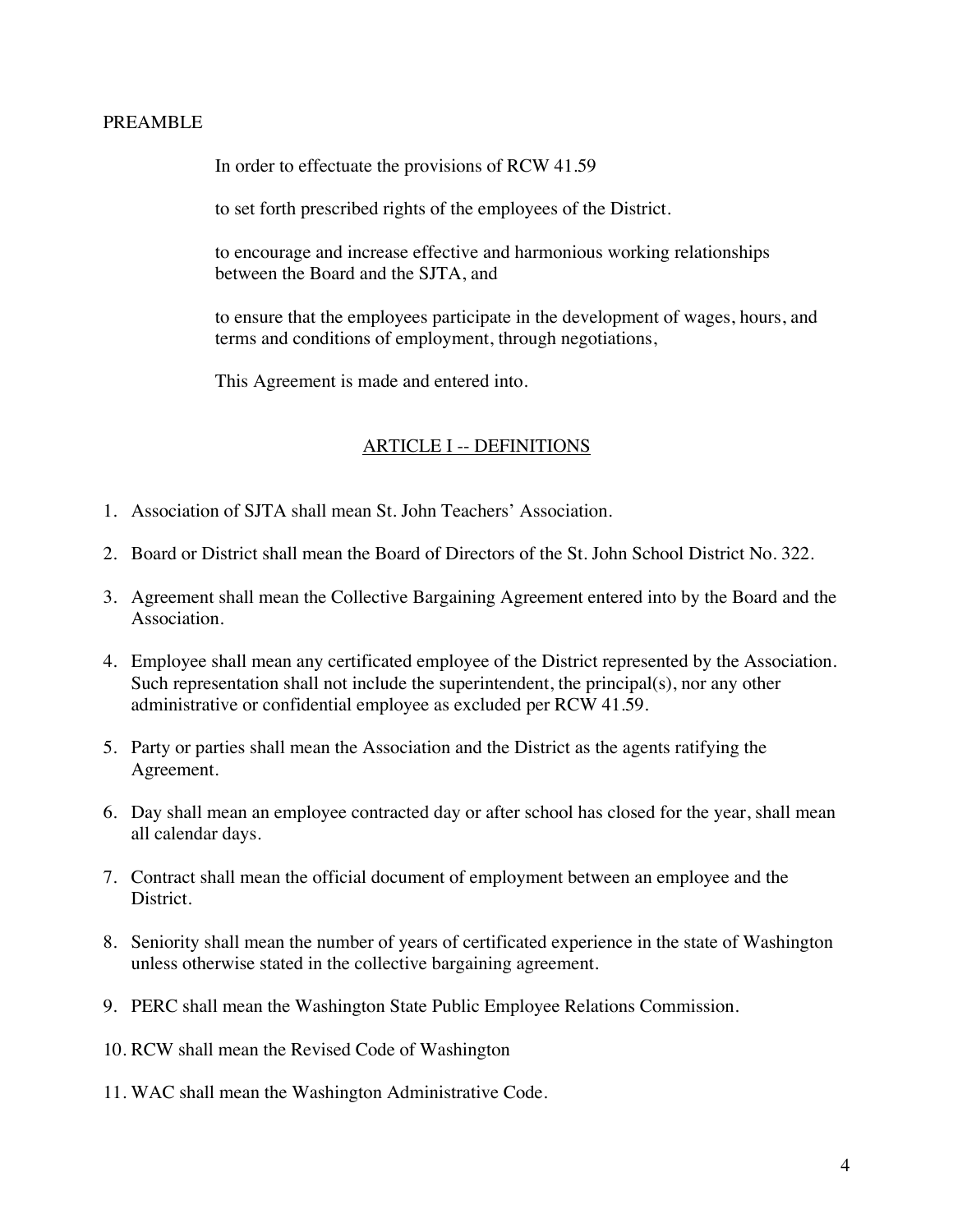### ARTICLE II -- ADMINISTRATION

#### Section 1 -- Recognition

The District recognizes the SJTA as the exclusive bargaining representative under this section for the SJTA. Any change in bargaining representatives shall be determined by means of a PERC administered election.

Temporary employees who meet the definitions of substitutes as set forth below are entitled to recognition as members of the bargaining unit.

1. Long-term substitute employees who, in accordance with the PERC rulings, work more than 20 consecutive days in one assignment in the current school year. On the  $21<sup>st</sup>$  consecutive day of employment in the same assignment, the employee shall be considered a long-term substitute and a member of the bargaining unit. A long-term substitute shall be placed on the salary schedule at their per diem rate of pay.

#### Section 2 -- Status of Agreement

This Agreement shall supersede any policies, rules and regulations of the Board, which are contrary to the terms found herein.

Should the District issue individual contracts prior to the completion of bargaining a successor agreement, such individual contracts shall be accompanied by a rider specifying that they shall be adjusted in conformity with the results of said bargaining.

When an individual contract between the District and an employee is issued, the individual contract shall be subject to and consistent with the terms and conditions of this Agreement. If an individual contract contains any language inconsistent with this Agreement, this Agreement, during its duration, shall be controlling.

It is recognized specific circumstances may arise from time-to-time, the nature of which may fall outside this contract. In such case(s), the District and SJTA may address the issue with a Memorandum of Understanding (MOU) that may be extended and/or reconsidered in future negotiation.

The Agreement shall be in full force and effective as of September 1, 2018 and shall continue in effect until August 31, 2021. (3 years)

This agreement may be opened for any item that is affected by new legislation.

#### Section 3 -- Conformity to Law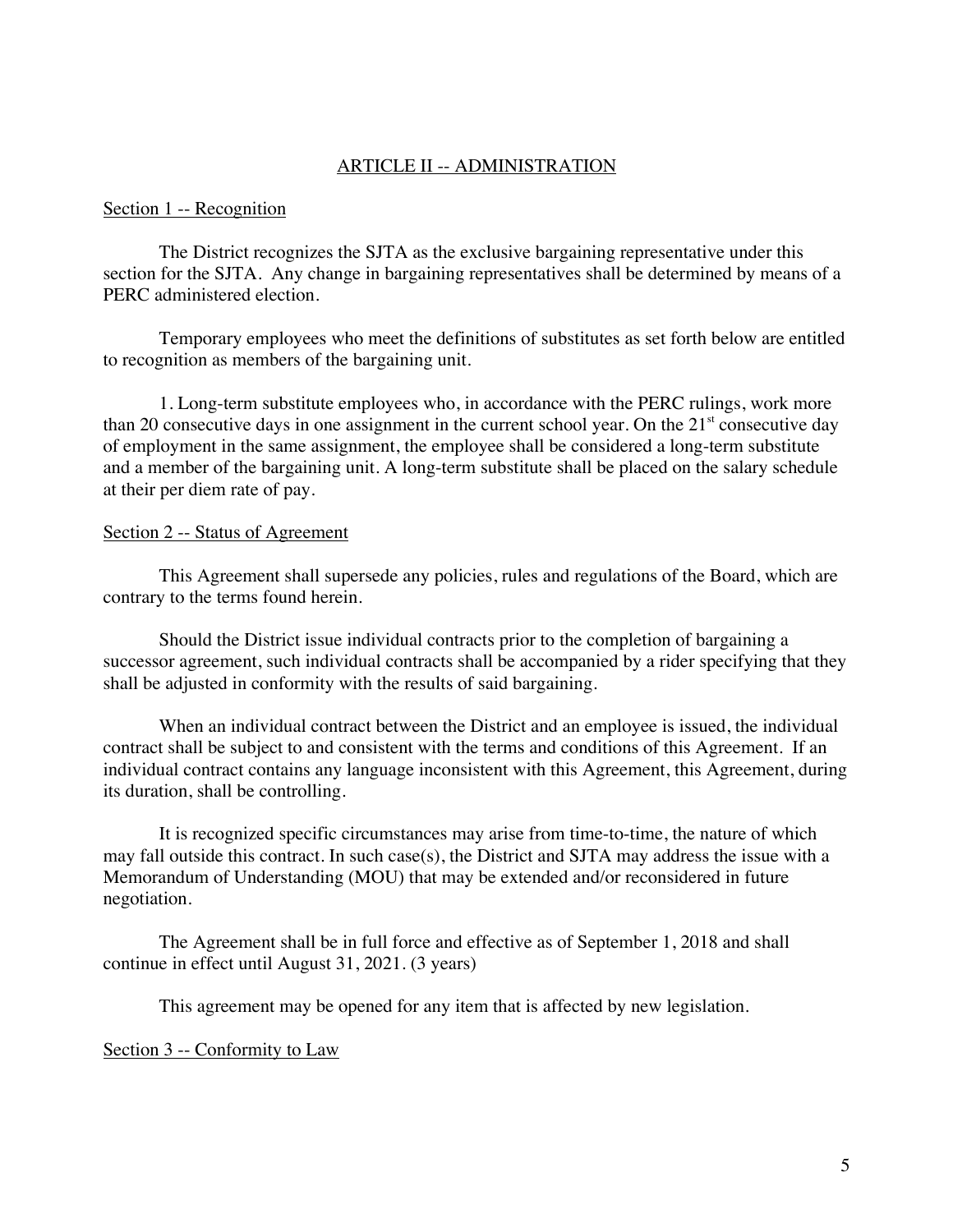This Agreement shall be governed and construed according to the Constitution and laws of the State of Washington. If any provision of this Agreement, or any application of this Agreement to any employee covered hereby shall be found contrary to law, such provision or application shall have effect only to the extent permitted by law, and all other provisions or applications of the Agreement shall continue in full force and effect.

### Section 4 -- Distribution of Agreement

Following ratification signing of this Agreement, the District shall design prepare and print copies of this Agreement, as requested, the cost of which shall be borne out by both the District and St. John Teachers Association. The Association shall distribute to all employees, copies (paper or electronic) of the Agreement by the St. John Teachers Association. The Agreement shall be available for review to all applicants for certificated positions within the District.

There shall be two (2) official signed copies of the final Agreement, for the purpose of records. One shall be retained by the District and one by the St. John Teachers Association.

## Section 5 -- Past Practice

The parties agree that this Agreement represents their total accord on the subjects that have been negotiated. No previous actions by the District relating to the subjects covered in this Agreement shall be considered precedential.

Prior practice with respect to the District's actions, decisions or implementations of any provisions of this Agreement shall be neither restrictive, expansive or determinative.

#### Section 6-- Management Rights

There is reserved exclusively to the District, all responsibilities, powers, rights and authority vested in it by the laws and Constitution of Washington and the United States, or which have been heretofore exercised by the District, excepting where the District expressly and in specific terms has agreed to limit those rights in this Agreement.

#### Section 7 – Contract Openers

Each year through the duration of this agreement, both the district and the association will have an opportunity to negotiate one item of this agreement. The time window to exercise this option is limited to March  $31<sup>st</sup>$  through July  $31<sup>st</sup>$  of each year. In the event both parties cannot agree during this time window, a mediator may be used for assistance. If this option is exercised, a written request for mediation prior to July  $15<sup>th</sup>$  by either party will result in a one-month extension to this time window. In the event no resolution is reached at the expiration of this extended time window, the original terms of the contract will be followed. The reasonable costs of mediation will be shared by both parties.

#### Section 8 -- No Strike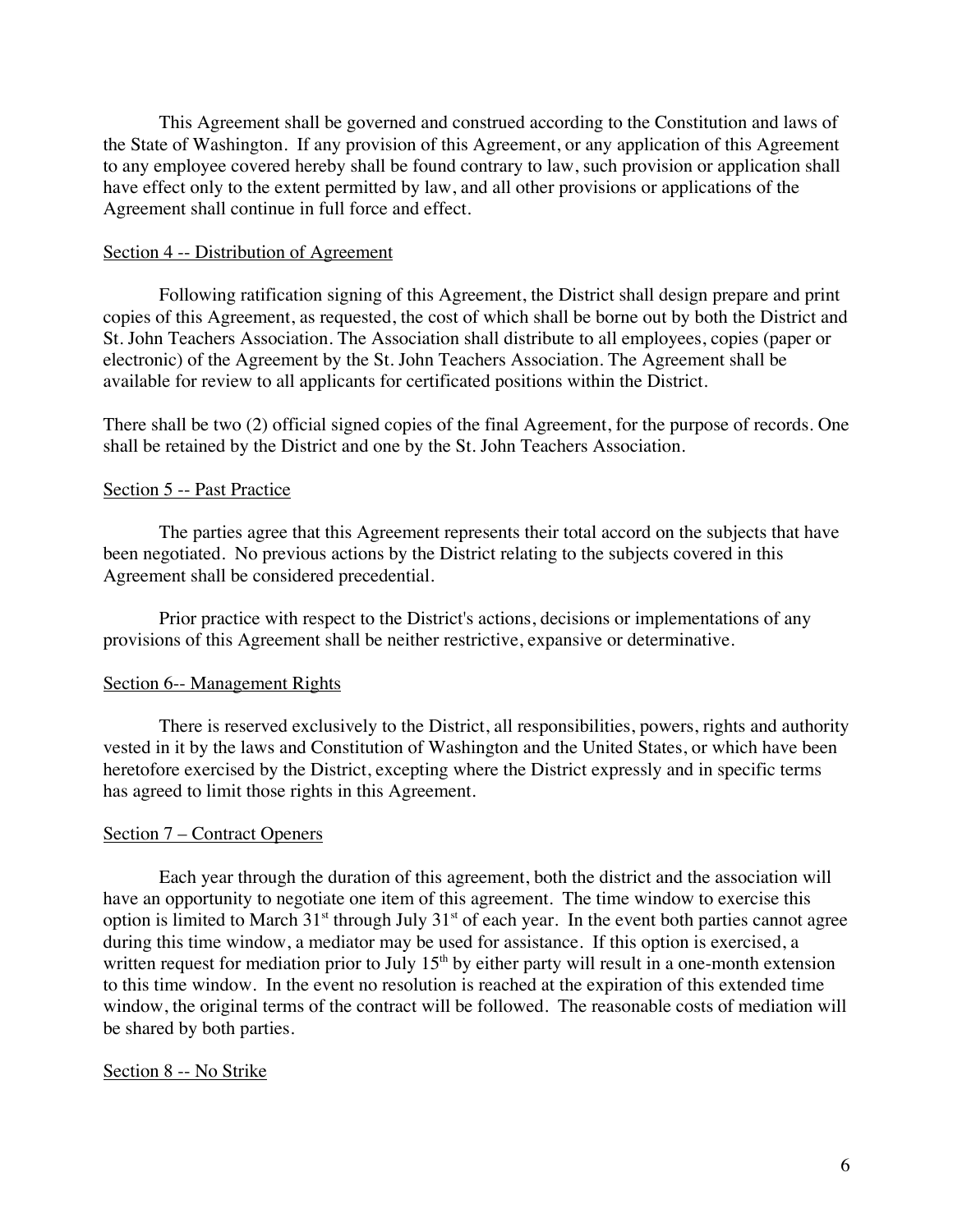The Association and its members as individuals or as a group, shall not engage in any strike work stoppage, or slowdown for the purpose of affecting changes in wages, hours and terms or conditions of employment, during the life of this Agreement.

The District shall not lock out employees during the life of this contract.

## ARTICLE III -- BUSINESS

## Section 1 -- Association Privileges

- A. The Association and its representatives may be granted the privilege of using District buildings for meetings at such times that shall not interfere with normal operation of the business machines of the District at reasonable times when such equipment is not otherwise in use. The Association shall furnish all paper and supplies related to such use and shall be responsible for any damage or maintenance charges attributable to its use of equipment.
- B. The Association shall have the privilege to post notices of activities and matters of Association concern on a bulletin board provided in the faculty lounge that is to be designated for that purpose.
- C. The Association may be granted the privilege of using the employee mailboxes for communications with the members of the unit. Such items of communications shall be subject to the approval of the building principal concerning size, shape, but not of content.
- D. The privileges of this section shall not unreasonably be denied.
- E. The Association, upon request, shall be granted one copy of all information mandated by law concerning financial resources of the District.
- F. Representatives duly authorized by the Association who participate during working hours in arbitration with representatives of the District, shall suffer no loss of pay.

## Section 2 -- Dues Deductions

Neither District nor St. John Teachers Association will collect an agency fee or any other form of payment for a public-sector union from an employee nor may any other attempt be made to collect such payment, unless the employee confirmatively consents to pay. (Janus Decision – June 2018)

#### Section 3 – Hold Harmless Clause

The St. John Teachers Association will indemnify, defend, and hold the District harmless against any claim made and any suit instituted or judgment rendered against the District resulting from any deduction of the Association dues. The Association agrees to refund the District any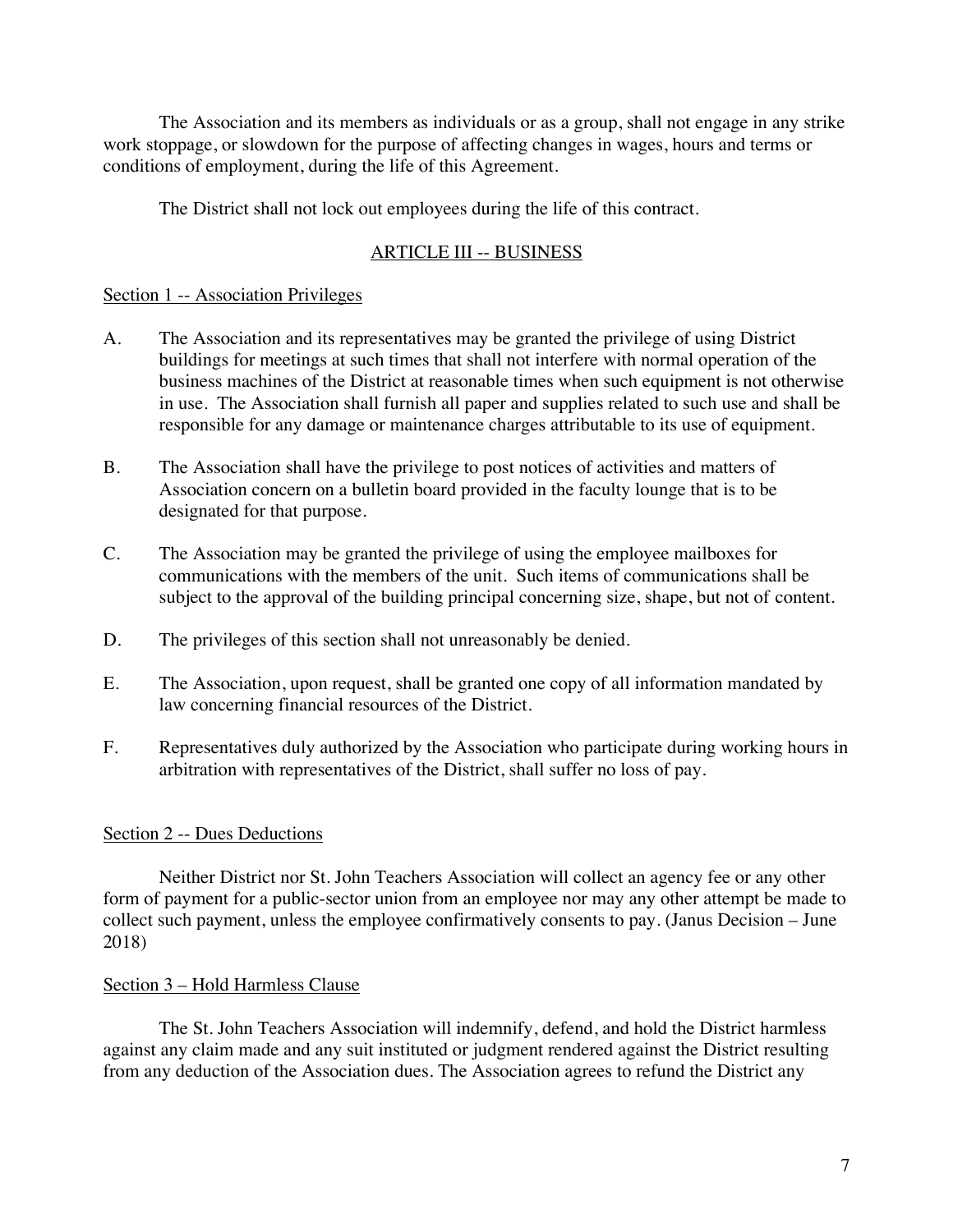amounts paid in error because of the dues deduction provision. In event of any suits against the District relative to dues deductions, the District shall select the attorney(s).

# ARTICLE IV – LEAVES

## Section 1 -- Illness or Sick, Injury and Emergency Leave

- A. The district shall grant each full-time, certificated staff member of the district twelve (12) sick leave days annually. Each employee shall be notified by the District of the number of his/her accumulated sick leave days prior to the last scheduled working day of December in each school year.
- B. Part-time employee shall receive a prorated portion of such leave based upon their FTE.
- C. This leave may be used for illness or injury of a member of the immediate family: Spouse, children, parents, sister, brother, parents-in-law, brother-in-law, sister-in-law, children-inlaw, grandparents and grandchildren. Step relatives with the same relationships as described may also qualify.
- D. Medical, dental, and ocular appointments for employees may be taken against sick leave if the appointment is not possible before or after school, Saturdays and during vacations.
- E. Four (4) days emergency leave may be granted for a personal matter for which preplanning was not possible and for which the employee could not attend to the matter during non-duty hours. If possible, the employee shall give the Superintendent one (1) day's notice prior to the effective date of the emergency leave, such leave is subject to superintendent approval or if denied, leave is taken without pay. Approved emergency leave is deductible from sick leave.
- F. Unused illness, injury and emergency leave shall accumulate to a maximum of 180 days.
- G. Injury incurred on the job. If Labor and Industries rules a temporary disability with compensation, the District will continue the employee's full pay to the extent of sick leave, with any Labor and Industries' benefits to be endorsed to the District. Upon exhaustion of sick leave, the District's obligation ceases and all Labor and Industries' benefits are to be retained by the employee.
- H. An employee who is unable to perform the duties because of personal illness or injury shall, upon request, be granted leave of absence without pay at the exhaustion of sick leave for a period not to exceed one calendar year. Such leave may require verification by a physician and approval of Board.
- I. At the exhaustion of an employee's sick leave, an employee may apply for family leave under the Family Medical Leave Act (FMLA). Sick leave and FMLA will not run concurrently.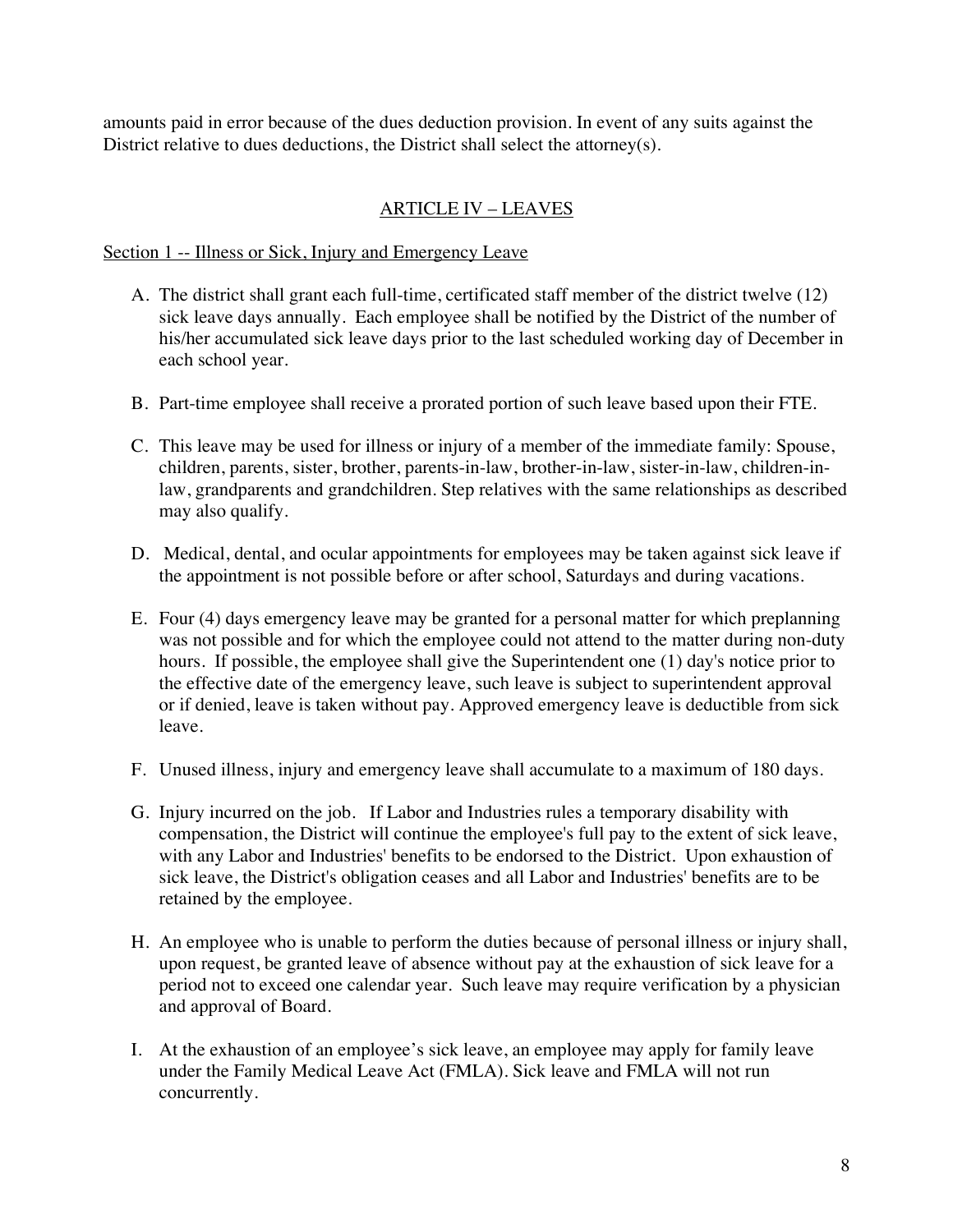#### Section 2 -- Sick Leave Sharing

- (1) Employees are granted the right to donate sick leave to come to the aid of another employee who is suffering from or has a relative or household member suffering from a catastrophic/extraordinary or severe illness, injury, impairment or physical or mental condition which causes or is likely to cause the employee to take leave without pay or terminate his or her employment.
- (2) Employees with accrued sick leave balance of more than twenty-two (22) days at the beginning of the academic year is allowed to transfer sick leave to a sick leave bank for purposes specified in 2.1 above. The value of the leave transferred will be calculated on a day donated and day received basis. Any unused leave donated to this bank will be returned to the original employee who donated it on a prorated basis of the original contribution.

For the purpose of the leave sharing program, "employees" will be defined as administrators, certified staff, or classified staff that are within the same district.

- (3) Employees are allowed to grant up to six (6) days during any twelve-month period.
- (4) Employees cannot donate sick leave days that would result in his or her own sick leave account going below twenty-two (22) days.
- (5) Sick leave shall be defined as leave pursuant RCW 28.A.400 with compensation for illness, injury, and emergencies.
- (6) Administration of Bank: The Superintendent, and two employees chosen by the association, shall form the Bank Administrative Committee (BAC). The function of the BAC shall be to promulgate, enforce, administer rules and procedures for the orderly and fair collection and use of Bank days. Furthermore, BAC shall determine in each case of use of Bank days that the Employee's absence and use of Bank days are justified and that the Employee has depleted or will shortly deplete his/her personal accumulated sick leave days.
- (7) Status of Employees Using Bank Days: While the Employee is on leave using days from the Bank, he/she shall be classified as an Employee and receive the same treatment in respect to salary, wages, and Employee benefits as the Employee would normally receive if using accumulated sick leave.
- (8) Any decision made by the BAC is considered final.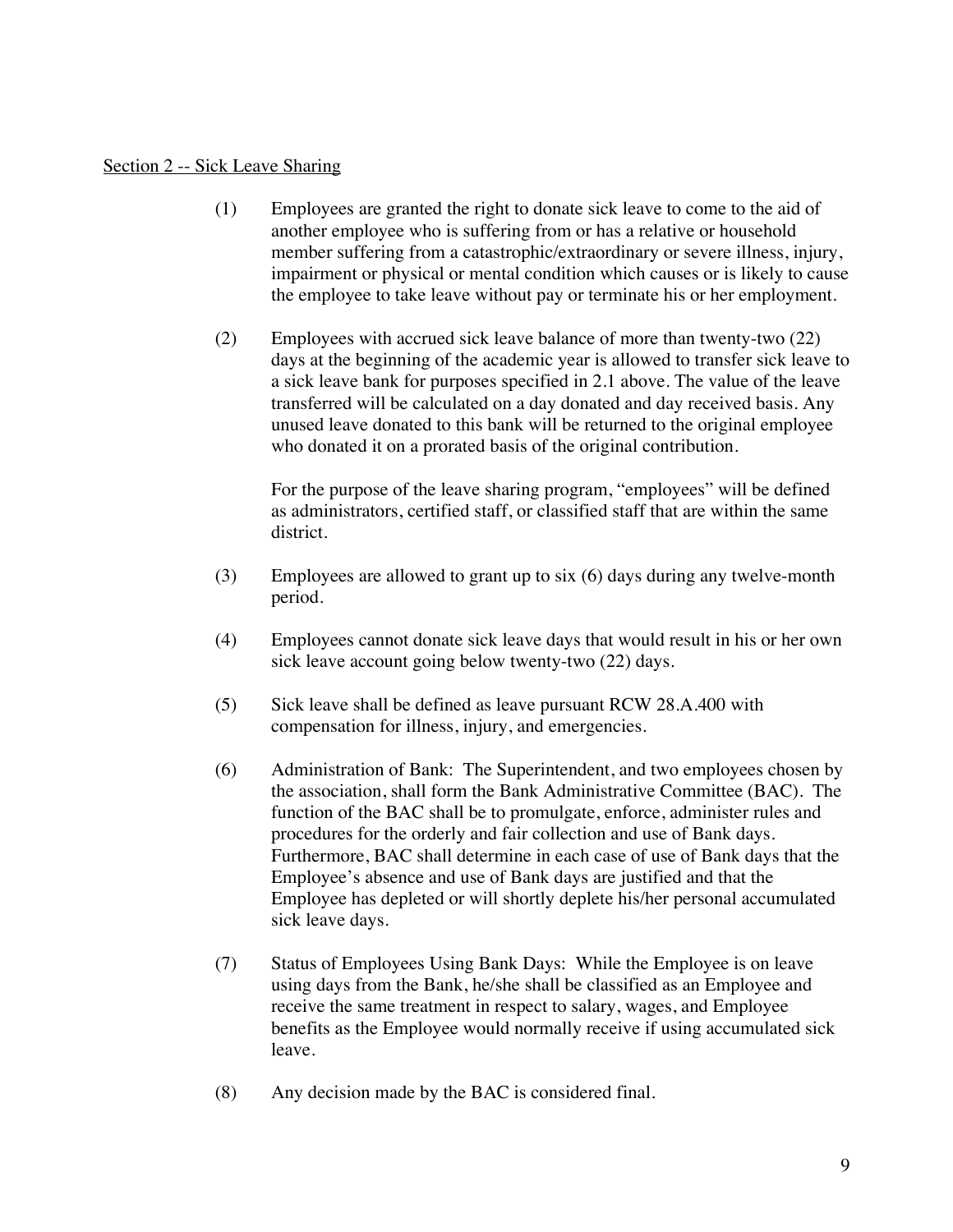#### Section 3 -- Sick Leave Cash Out

The District shall implement sick leave cash out program, as provided by statute (28A.400.210).

- A. In January of each year, an employee at his or her option may cash out their unused sick leave days from the previous calendar year if their accumulated sick leave balance at the end of December is greater than sixty days. The cash out will occur at a ratio of one full day's monetary compensation for four (4) accumulated sick leave days. A maximum of twelve (12) sick leave days may be cashed out at a time. A minimum balance of sixty accumulated sick leave days must be maintained.
- B. At the time of separation from school district employment due to retirement or death, an eligible employee or the employee's estate shall receive remuneration at a rate equal to one (1) day's current monetary compensation of the employee for each four (4) full days accrued sick leave for illness or injury.

It is possible that double school maintenance and operations levy failure in a given year could be cause to postpone this provision.

It is also possible that a cut in Basic Education funding (3000 revenue series) of 5% or greater could be cause to postpone this provision.

#### Section 4 -- VEBA III Post-Retirement Medical Plan

The District agrees to provide its employees the benefits of the VEBA III retirement medical plan in accordance with RCW 28A.400.210 and WAC 392.136. The Association shall notify the District of its intention to participate in the VEBA III plan, annually, by September 30 of each year.

#### Section 5 -- Child Rearing Leave

Defined as Maternity, Paternity or Adoption Leave.

The written request for child rearing leave should include a statement as to the expected date of return to employment, and within thirty (30) days after childbirth, the employee shall inform the employer of the specific day when she/he shall return to work at least two (2) weeks prior to that return date. An employee requesting unpaid child rearing leave should give written notice to the District at least six (6) weeks prior to commencement of said leave. Employees on maternity leave may use sick leave for the duration of the leave.

At the exhaustion of an employee's sick leave, an employee may apply for family leave (FMLA). Sick leave and FMLA will not run concurrently.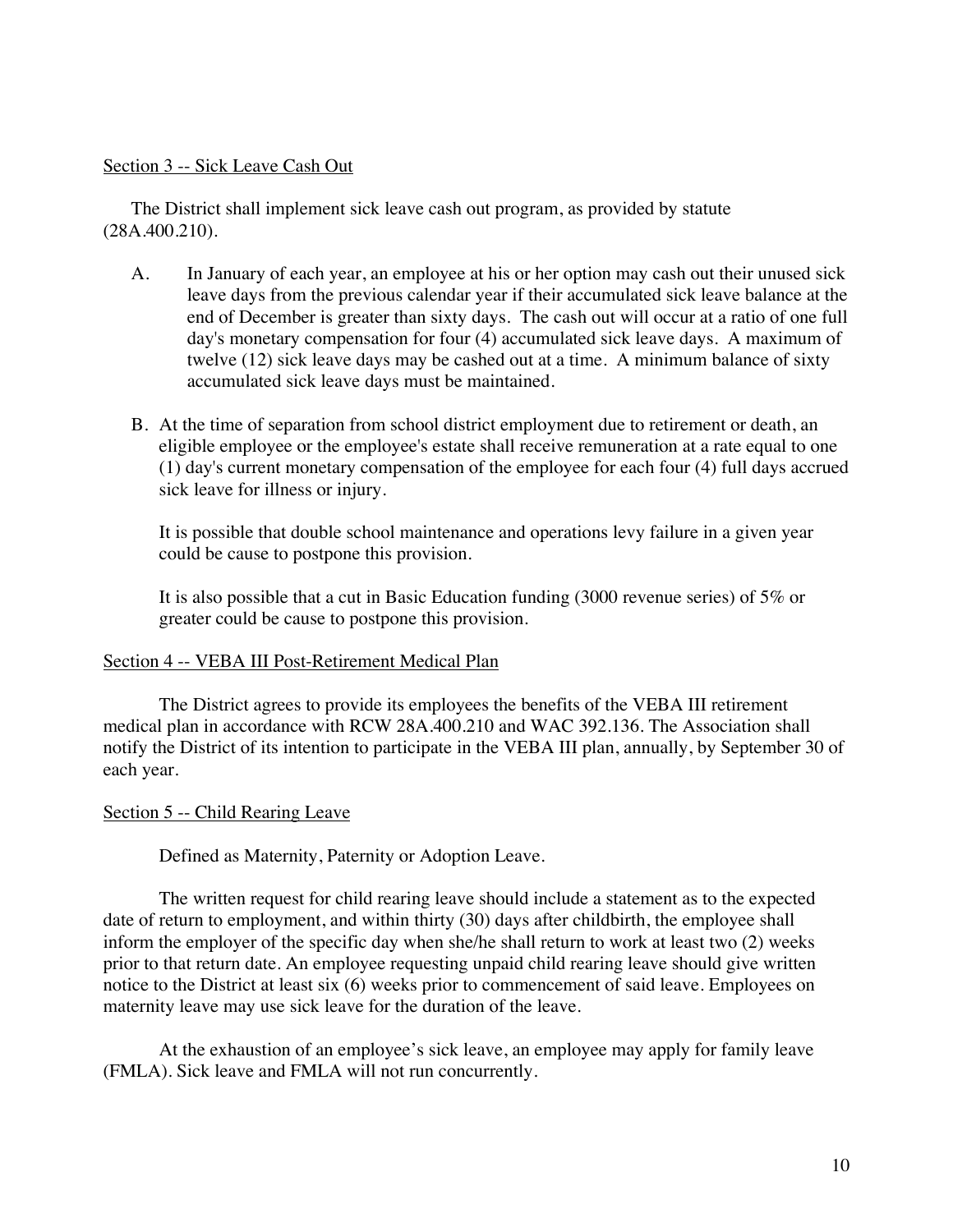An employee may be allowed up to one year of unpaid leave for the purpose of child rearing. An employee returning from such leave shall be placed in the position last held or placed in a position, for which they are qualified, at district discretion.

#### Section 6 -- Bereavement Leave

Four (4) days annual paid leave for each occurrence of death shall be allowed in the case of any of the following family members: spouse, children, parents, sister, brother, parents-in-law, brother-in-law, sister-in-law, children-in-law, grandparents, grandchildren, and/or members of the same household. Step relatives with the same relationships as described may also qualify.

Bereavement leave requests for instances other than those, enumerated above shall be determined by the Superintendent.

Leave days taken after the first four (4) days shall be deducted from sick leave.

## Section 7 -- Jury Duty Leave

Leave of absence with pay shall be granted for jury duty. The employee shall notify the District when notification to serve on jury duty is received. If any jury duty fees are paid that amount shall be reimbursed to the District.

#### Section 8 -- Military Leave

Military leave for employee shall conform to RCW 38.40.060. An employee returning from such leave shall be placed in the position last held or placed in a position, for which they are qualified, at district discretion.

## Section 9 -- Personal Leave

Teachers shall be entitled two days per year with pay for personal matters, which require absence during school hours. A third day with pay may be taken each year, which will be taken out of the unused sick leave days. This third day cannot be cashed out at the end of the year. If this third day is not taken, the day reverts back to a sick leave day. This third day cannot be used until all earned personal leave days have been exhausted.

Any unused personal leave shall accumulate from year to year at a rate of one day per year to a maximum of 4 days or be cashed out each year at the current top tier substitute rate. Accumulated personal leave days may be used in increments of no more than 3 days in a ten calendar day period.

Employees employed with St. John School District for 20 years are entitled to three days personal leave per year with a fourth day that can be used as personal leave that is taken out of unused sick leave days. This fourth day cannot be cashed out at the end of the year. If this fourth day is not taken, the day reverts back to sick leave day. This fourth day cannot be used until all earned personal leave days have been exhausted.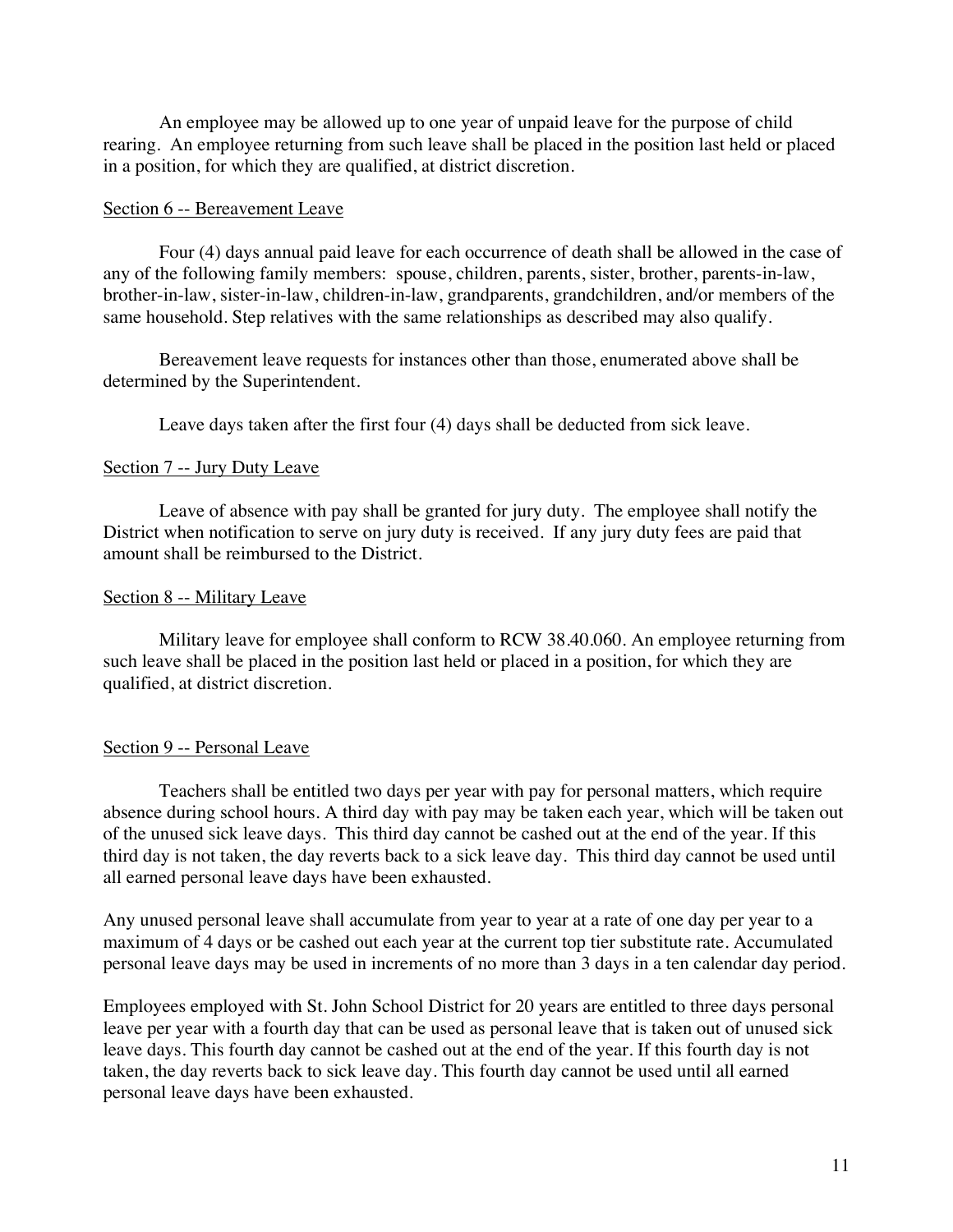Any unused personal leave for employees who have been employed with the St. John School District for 20 years or more shall accumulate from year to year at the rate of one day per year to a maximum of 5 days or be cashed out each year at the current top tier substitute rate per day. Accumulated personal leave days may be used in increments of no more than 3 days in a ten calendar day period.

Teachers must notify the Business Office by the last school day whether they choose to cash out any unused leave. Reimbursement will be in the next pay period.

Application for personal leave is to be made by the employee at least forty-eight hours prior to taking such leave, when reasonable.

Teachers requesting personal leave which would extend long weekends or vacations must make application for leave at least one week prior to taking such leave and only two teachers could request such leave on the same long weekend or vacation day. Approval would be made on a first come first served basis.

The district reserves the right to deny any leave that would be illegal under RCW 41.59.

## Section 10 -- Professional Leave

A paid or unpaid leave of absence may be granted upon request to, and approval of, the Superintendent for attendance at professional meetings.

The district shall provide a professional fund of \$400 to be available annually to each employee. Professional expenses may include:

- 1. Conference or workshop registration/materials/meals
- 2. Tuition
- 3. Professional Certification Programs

If a conference or program takes staff out of the building on a school day, no more than 3 staff members may be gone on any given day, as long as there are available substitutes. Staff attending workshops/conferences agree to return and share learning gained with other SJE staff.

This fund shall not be used for district initiated professional development opportunities.

#### Section 11 – Emergency School Closure

In the event the District temporarily closes one or more schools for one or more days of the contract year, the affected employees will be granted leave at no deduction in salary or benefits, with time being deemed done, provided that students are not required to make up the day(s).

Section 12 -- Association Leave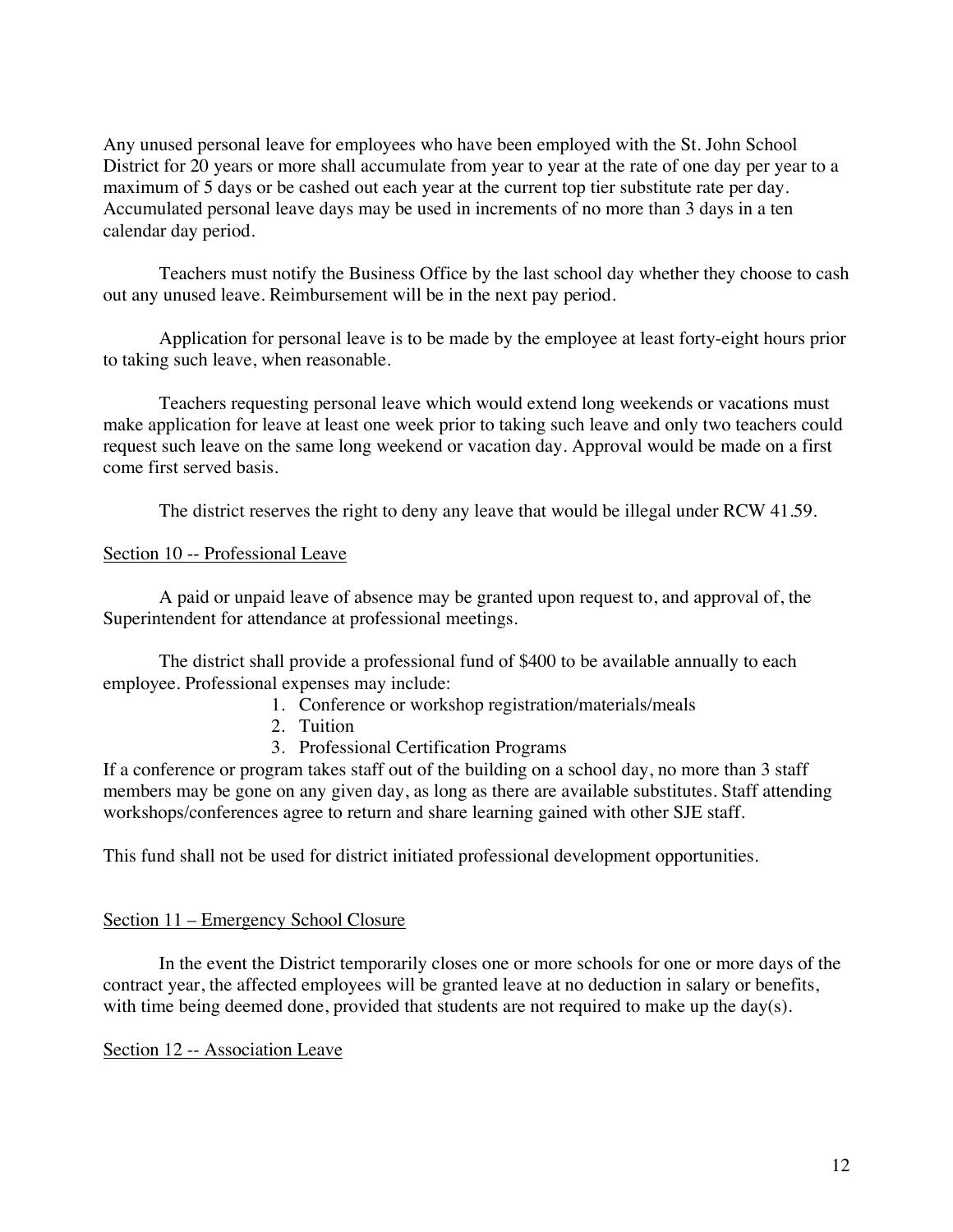Up to four (4) days paid leave per school year shall be allowed for business, which shall contribute to the Association/District relationship. The Association shall pay the cost of substitute teachers.

#### Section 13 -- Other Leave

Leaves of absence up to one (1) year without pay may be granted to employees, at the discretion of the Board, for the purpose of study, child rearing, travel, recuperation, teaching in another school district, working in a professionally related field, Association or Association related business. An employee returning from such leave shall be placed in the position last held or placed in a position, for which they are qualified, at district discretion.

The employee shall notify the District in writing on or before April 1<sup>st</sup> whether or not he/she will be returning from leave of absence. Upon return from leave the employee shall be placed in the position last held or in a similar position in the District.

Upon request by the employee such leaves may be renewed for up to one (1) additional year.

This section shall be excluded from the grievance procedure.

## ARTICLE V -- EMPLOYEE RIGHTS AND RESPONSIBILITIES

## Section 1 -- Hiring Practices

All employees represented by the Association shall be placed on the annual salary schedule in accordance with the criteria contained in this Agreement. When a vacancy occurs the current certificated staff members would receive first consideration within building, second consideration within Endicott have three business days to apply before the position is opened up outside the district and to substitute teachers or to classified staff holding a certificate. When time is an issue the administration will consult the association leadership before opening the position and/or hiring immediately.

## Section 2 -- Employee Rights

Pursuant to Washington Administrative Code, Chapter 180-44, and Revised Code of the State of Washington, the District and Association hereby agree that every employee has the rights and responsibilities contained therein.

The private and personal life of an employee shall not be an appropriate concern of the District unless it directly and negatively affects the employee's contracted responsibilities to the District.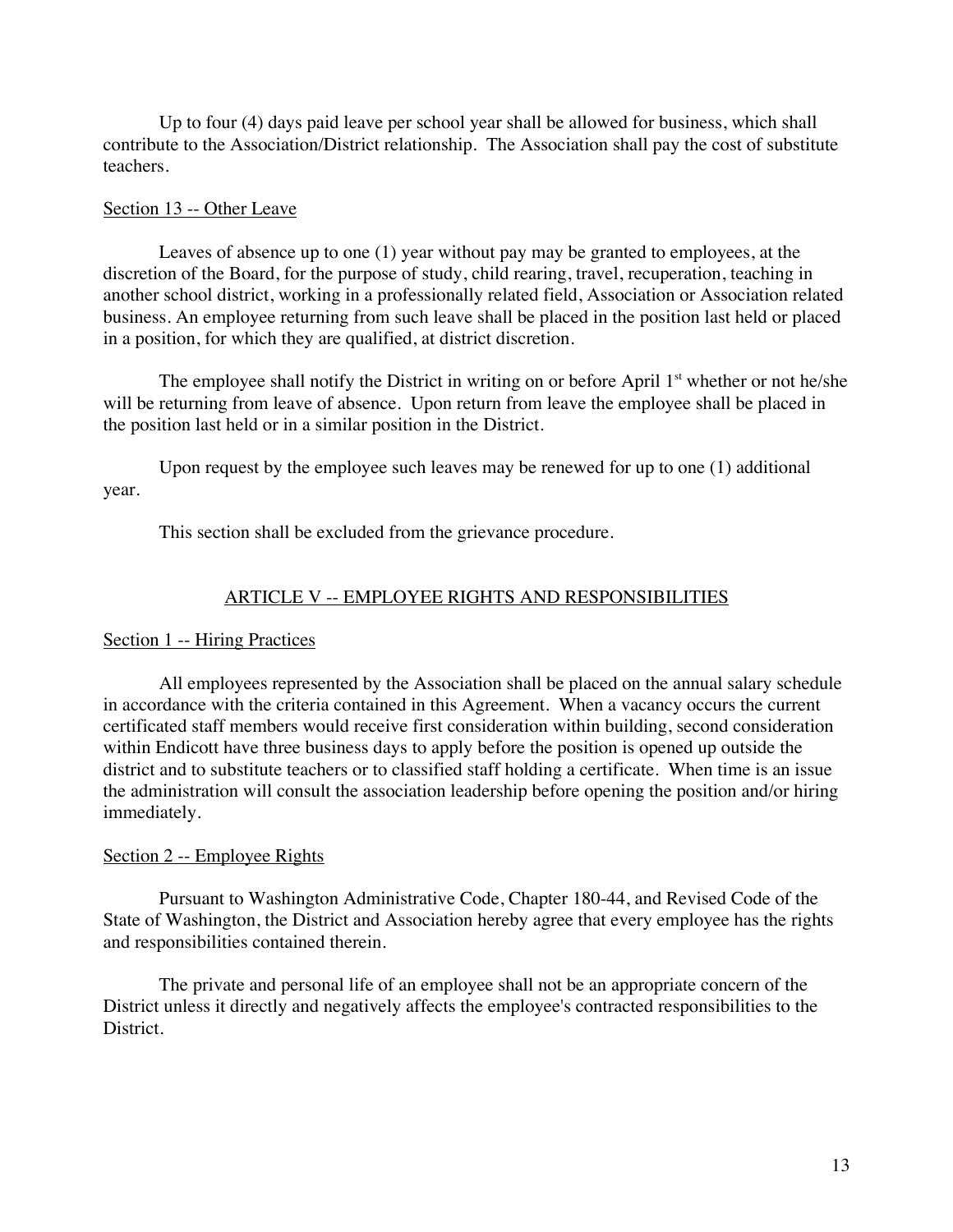The provisions of this Agreement shall be applied without regard to domicile, race, creed, religion, color, national origin, sex, marital status or the presence of any sensory, mental or physical handicap, except as required in accordance with this Agreement or as otherwise provided by law.

Membership in the Association shall not be denied to any employee because of domicile, race, creed religion, color, national origin, sex, marital status or the presence of any sensory, mental or physical handicap.

### Section 3 -- Personnel Files

- A. Employees shall upon request, have the right to inspect contents of their personnel file kept by the District. Upon request, a copy of a document contained in the file shall be available to the employee. Additional copies shall be at the employee's expense. Another individual, at the employee's request, may accompany him/her and be present at the review, which shall be conducted in view of the administrative staff chosen by the Superintendent.
- B. Any derogatory material not shown to an employee after receipt or composition shall not be allowed as evidence in any grievance or in any disciplinary action against such employee and employees shall have the right to attach their comments on all such items.
- C. All materials, except certificate and transcripts, shall be purged every seven years unless there has been a reoccurrence of a problem which has been reflected previously in the file, or material relevant to a pending personnel action, hearing, or litigation.

#### Section 4 -- Due Process/Just Cause

No employee shall be disciplined without cause. Excluding verbal warnings or reprimands, the grounds forming the basis for disciplinary action shall be made available in writing to the Association if requested in writing by the employee. An employee, upon request, shall be entitled to have a representative present during any disciplinary action, which requires a written statement.

#### Section 5 -- Employee Monitoring

No mechanical or electronic device shall be installed in any classroom or brought in on a temporary basis, by means of which a person, including students, shall be able to listen or record the procedures in any class without prior notice to the employee. Any employee shall have the right to place a written protest in his/her personnel file if such monitoring takes place without his/her permission. The recording shall not be used in a proceeding against the teacher, unless both parties of this contract give consent.

#### Section 6 -- Student Discipline

The District shall support employees in their efforts to maintain discipline provided the employee is working in compliance with District policy. In the absence of policy, employees may use their professional judgment. The principal shall respond promptly to employee requests for discipline assistance.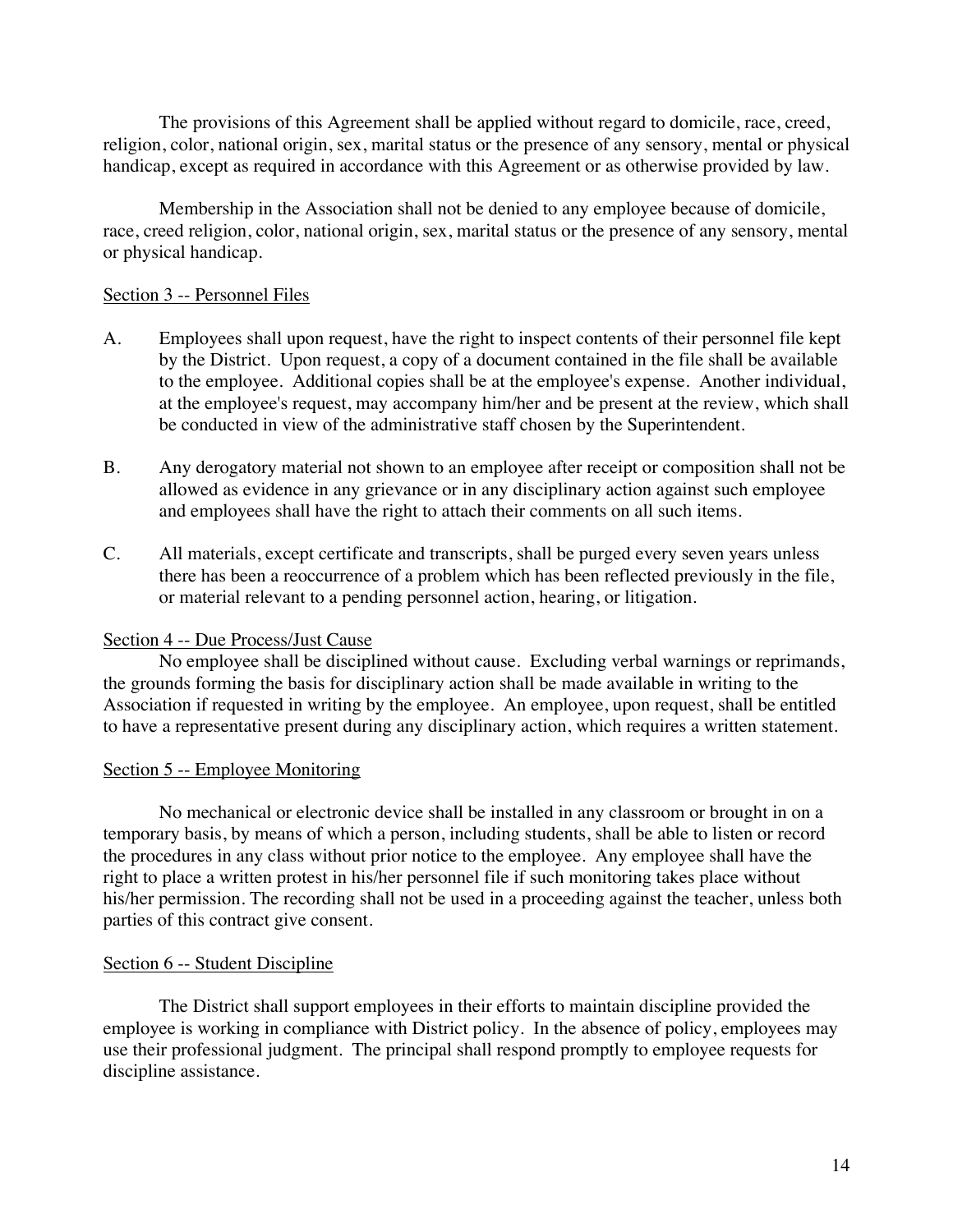In such event, the employees shall be informed by the principal as to the disciplinary action taken by the District prior to the student's return to class or as soon as possible thereafter. Each employee shall be furnished with a copy of the District's student discipline policy.

## Section 7 -- Lesson Plans

The employee shall have prepared lesson plans. These plans shall be prepared and placed in the plan book provided by the District or substitute approved by the principal. The plan book or substitute approved by the principal shall remain in the classroom or plan book/substitute copy be placed in the care of the building administrator.

## Section 8 -- Classroom Visitation

To provide patrons of the District the opportunity to visit a classroom to observe the teaching and learning process, the following guidelines are set forth:

- A. All patrons wishing to visit a classroom must obtain permission of the principal or supervisor in charge.
	- B. If the purpose of the classroom visitation is to observe learning and teaching activities, the visitors may be required to confer with the employee before or after the observation to enhance understanding of the activities.

#### Section 9 – Mentor Program

The district will provide mentoring opportunities for first year teachers. This may include mentors within district and/or outside of the district. Mentoring opportunities will be determined in a collaborative fashion between teachers and administration.

## ARTICLE VI -- EVALUATION

#### Section 1 -- Employee Evaluation

#### Introduction

It is agreed that the ultimate goal of the observation or evaluation process is to improve instruction as to continually enhance the learning environment for our students. To that end, the teacher and observer will work together to identify particular areas in which the classroom teacher's professional performance meets and/or exceed performance standards, as well as particular areas in which he or she needs to improve in order to increase student achievement.

It is also agreed that in the worst case, the observation and evaluation process must be used to provide focused assistance for a staff member whose performance is found to be unsatisfactory and is in need of making substantial changes to their instruction as part of an improvement plan.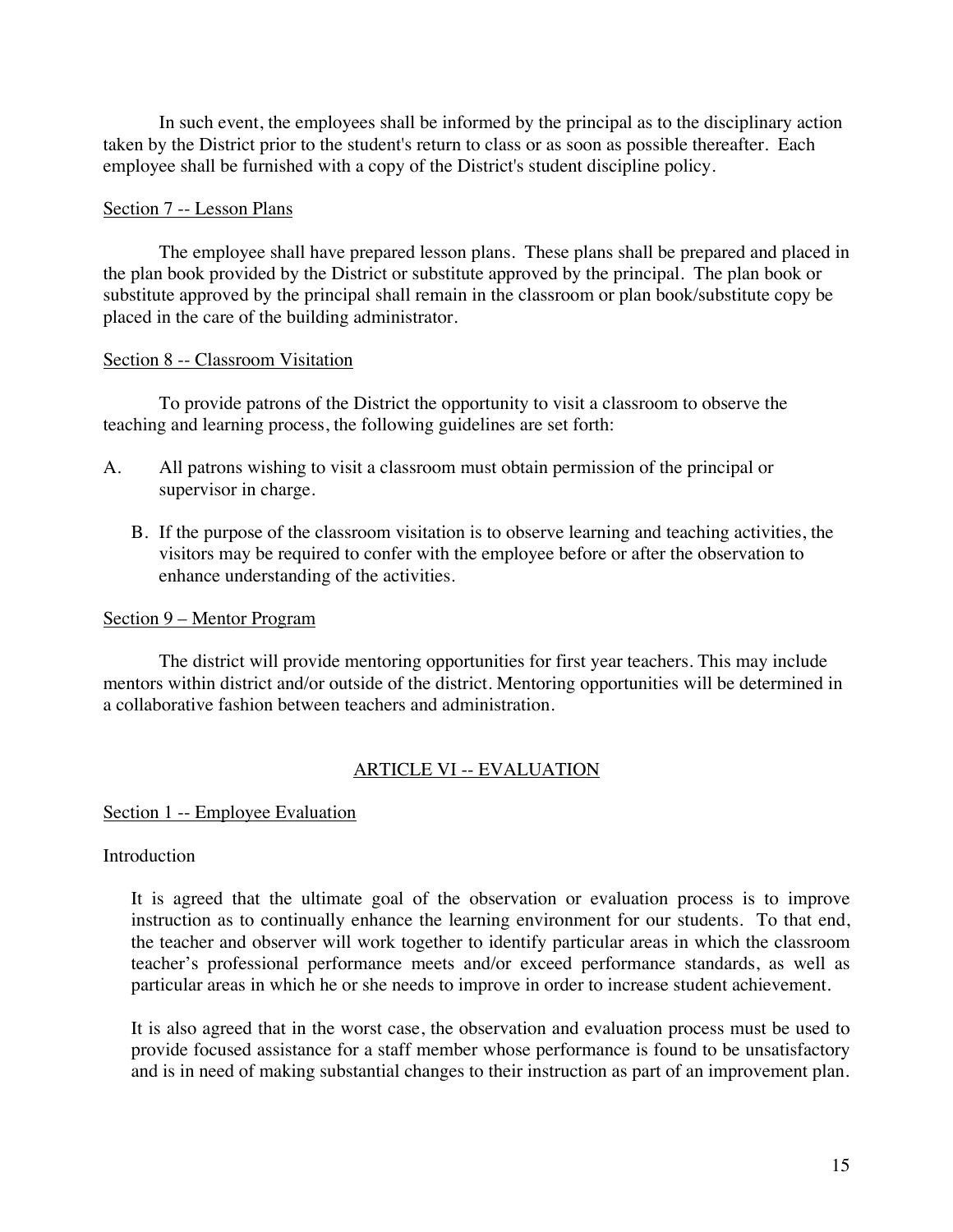All certified employees receive a final evaluation using the district evaluation form. The evaluation will be based on the formal and informal observations completed during the evaluation period.

## General Provisions

- A. Formal observations must be a minimum of thirty minutes in length and may include a scheduled post conference between the observer and the employee. Formal observations are typically scheduled, but may be unannounced. The formal observation report will not be placed in the employee's permanent file.
- B. A written report of the observation must reasonably be given to the employee within three (3) working days of the informal observation. The employee will have up to five working days to request a meeting to discuss the report. Either party may requests a meeting to discuss the observation. Events and activities recorded in these reports may be included in the employee's final evaluation.
- C. All teaching personnel in St. John School District shall be evaluated by the building principal or his/her administrative designee (hereafter called the observer), at least annually.
- D. All continuing teaching personnel in St. John School District shall be observed through the formal or informal process for a minimum of thirty (30) minutes on or before the end of January.
- E. The observer and employee shall sign all formal observation and evaluation documents. Such signature by the employee acknowledges receipt of said document only, not necessarily agreement with the statements of finding contained thereon.
- F. Copies of all observations and evaluations shall be distributed to the employee, observer, and the superintendent or his/her designee.
- G. The observation and evaluative criteria and procedures shall be distributed and explained in general meetings to all teachers.
- H. Formal observation times will not take place the week before Christmas or during the last three weeks of school unless both parties agree.
- I. An outside resource person may be invited to observe the process upon request of the employee and/or the district, with prior notice given to the teacher. The district and employee shall mutually determine who the outside resource person shall be.

Probation shall be in accordance with RCW 28A.405.100. Provisional employees need not be placed on probation (RCW 28A.405.220).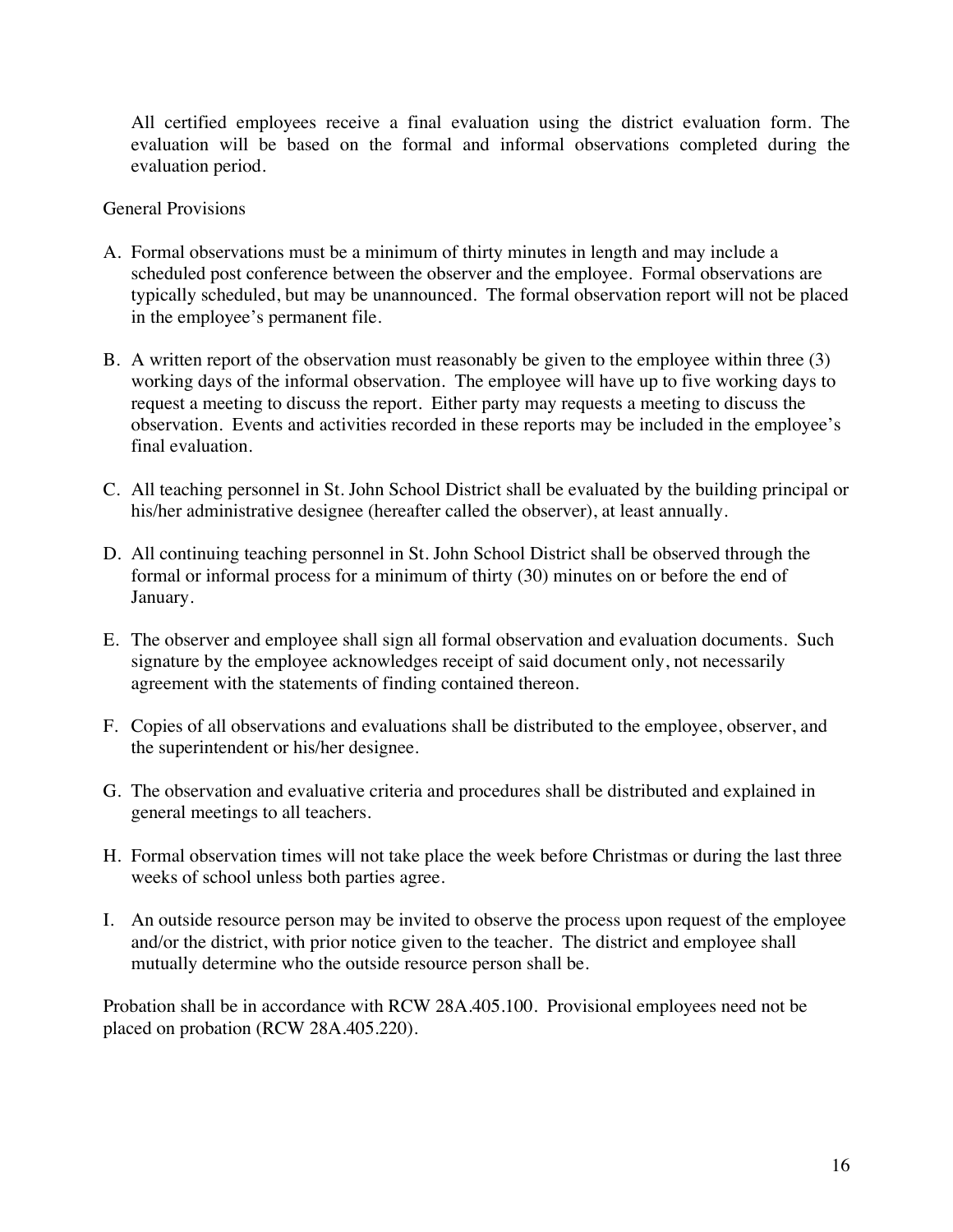Should the Legislature develop and implement a new teacher evaluation system, it is agreed that the District and SJTA will implement the new evaluation system format in accordance with RCW and WAC.

## Section 2: Evaluation Framework:

The parties agree that the Marzano Evaluation Framework shall be used for the evaluation of certificated classroom teachers.

The St. John School District and St. John Teachers Association will use the i-Observation electronic data collection system for observation and evaluation of certificated staff and/or other individuals subject to Teacher Principal Evaluation Program (TPEP) requirements. Staff will receive initial and continuing training on its use and i-Observation will be used for collecting evidence, documenting observations, and developing summative evaluation scoring.

Consistent with definitions set forth in WAC 392-191A-030, the parties agree as follows:

- A. The definition of "certificated classroom teacher" shall include only the following positions: certificated employee who provides academically focused instruction to students such as K-12 classroom teachers and special education teachers.
- B. The definition of "certified support personnel" shall include only the following positions: staff who hold ESA certifications and those who do not regularly meet with and who do not provide academically focused instruction to students.

# Section 3: Criterion Scoring:

Criterion scores shall be based on the four level rating descriptors specified in RCW.28A.405.100 and Chapter 392-191A WAC.

- A. Teachers will be evaluated on 50% (half) of the components within each of the eight state criterion when being evaluated on the comprehensive evaluation and will be evaluated on half of the components within the state criterion selected when being evaluated on the focused evaluation.
- B. Teachers will select the components upon which they will be evaluated in consultation with the principal.

## Section 4: Student Growth Data:

Consistent with RCW 28A.405.100 and WAC 392.191A.060, student growth data will be a substantial factor in evaluating the summative performance of certificated classroom teachers for the following three evaluation criteria: Recognizing individual student learning needs and developing strategies to address those needs; Using multiple student data elements to modify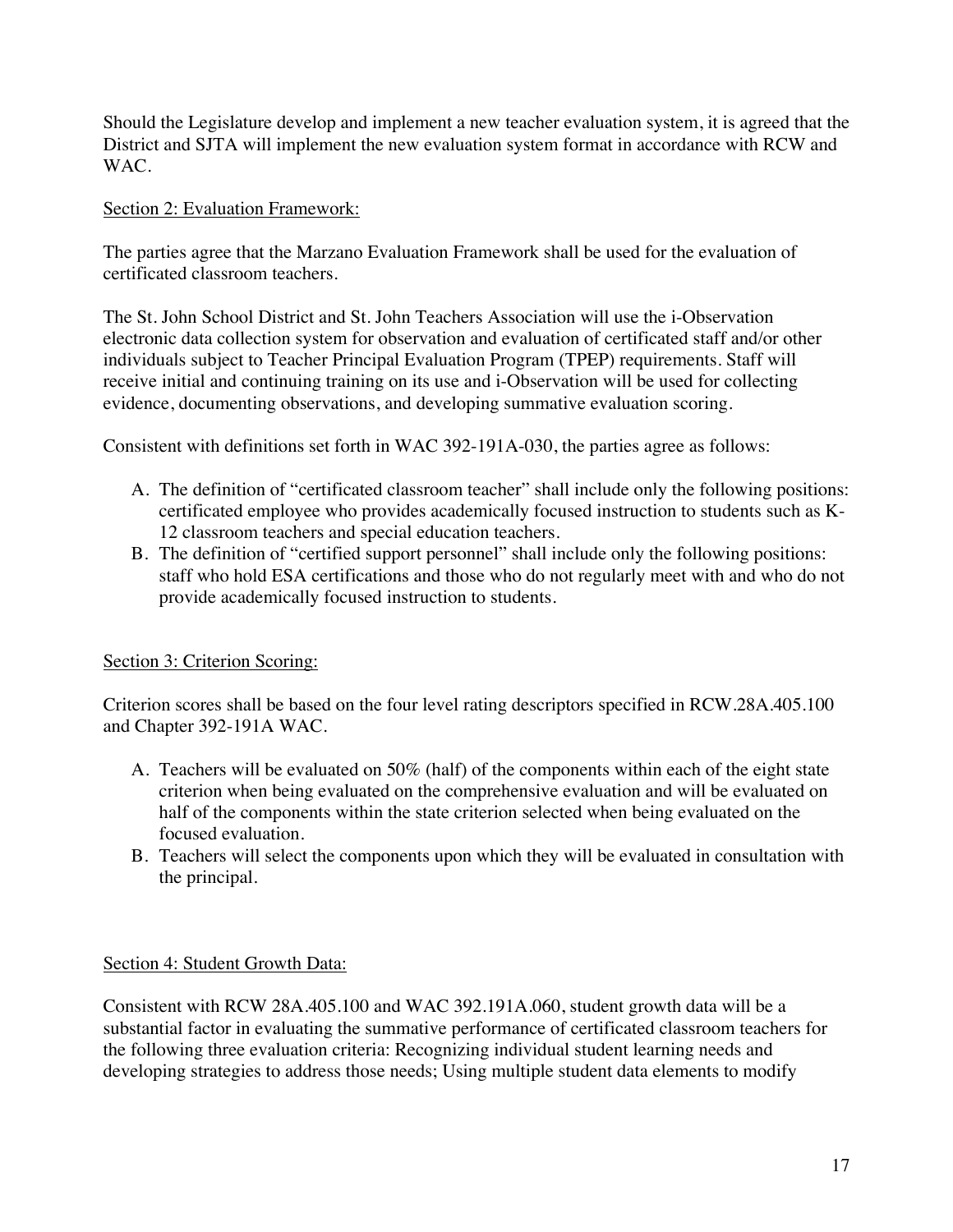instruction and improve student learning; and Exhibiting collaborative and collegial practices focused on improving instructional practice and student learning.

The principal and staff member will collaborate together and discuss establishing student growth goals at the beginning of the year and, throughout the year, monitor how classroom lessons and instructional strategies are helping achieve growth goal targets. The principal and staff member will mutually agree on how successful the growth goal(s) are achieved prior to drafting the final summative evaluation.

## ARTICLE VI -- GRIEVANCE PROCEDURE

Nothing contained herein shall be construed as limiting the right of any employee having a complaint to discuss the matter informally with any appropriate member of the administration.

## Section 1 -- Definitions

- A. A grievance is an alleged misinterpretation of, or violation of, terms and/or provisions of this Agreement.
- B. Grievant shall mean an individual or a group of individuals.
- C. Grievance must bear the signature of a member of the Association.

#### Section 2 -- Procedure for Processing Grievances

A. **Immediate Supervisor** - The grievant and the Association representative, or the Association, shall orally present a grievance to the immediate supervisor. If the grievance is not settled orally, a written statement of grievance shall be presented to the immediate supervisor within twenty (20) working days after the occurrence for the grievance or within twenty (20) working days from the time the grievant or the Association should have reasonably become aware of the occurrence of the event giving rise to the grievance, whichever is later.

The "Statement of Grievance" (see form Appendix C), shall name the grievant(s) involved, the facts giving rise to the grievance, the provision(s) of the Agreement alleged to be violated, and the remedy (specific relief) requested.

The immediate supervisor, upon receipt of the written grievance, shall sign and date the grievance form and shall give a copy of the grievance form to the grievant's Association representative and the Superintendent. The immediate supervisor shall answer the grievance in writing. The immediate supervisor's answer shall include the reasons upon which the decision was based, within five (5) working days of receiving the grievance and shall concurrently send a copy of the grievance, and his/her decision and all supportive evidence to the grievant's Association representative and the Superintendent.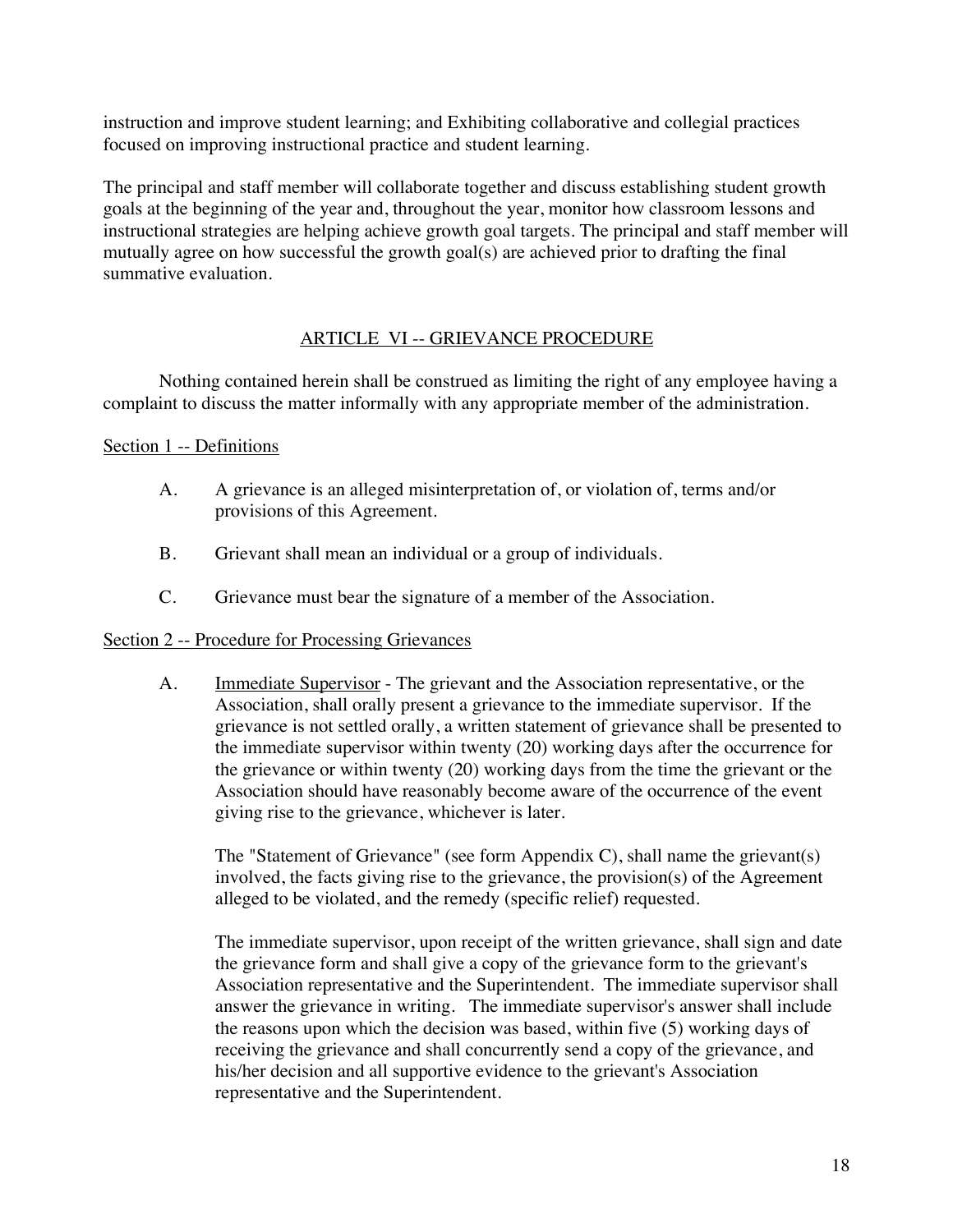B. Superintendent - If no satisfactory settlement is reached at Step 1, the grievance may be appealed to Step 2, Superintendent, or his/her designated representative within seven (7) working days of receipt of the decision rendered in Step 1.

The Superintendent or his/her designated representative shall arrange for a grievance meeting with the grievant's and/or Association representative and such meetings shall be scheduled within seven (7) working days of the receipt of the Step 2 appeal. The purpose of this meeting shall be to effect a resolution of the grievance.

The Superintendent or his/her designated representative shall provide a written decision, incorporating the reasons upon which the decision was based to both the grievant and the grievant's Association representative and immediate supervisor within five (5) working days from the conclusion of the meeting.

C. School Board - If no satisfactory settlement is reached at Step 2, the grievance may be appealed to Step 3 within seven (7) working days after receiving the disposition of the Superintendent or after the above-stated time limits have expired, and submit the grievance to the Board.

If the grievance is submitted to the Board, the Board within seven (7) working days shall meet with the grievant, the Association representative, and the Superintendent to review such grievance in executive session or give such grievance the consideration as it shall deem appropriate.

The disposition by the Board shall be made to the grievant by completing the Grievance Report Form, Step 3, within five (5) working days of the meeting. A notification of such disposition shall be furnished the grievant, the Association, and the immediate supervisor.

D. Arbitration - If no satisfactory settlement is reached at Step 3, the Association within fifteen (15) working days of the receipt of the Step 3 decision, may appeal the final decision of the Board to the American Arbitration Association for arbitration under the voluntary rules. Any grievance arising out of, or relating to, the interpretation or application of the terms and/or provisions of this Agreement, may be submitted to arbitration unless specifically and expressly excluded within this Article.

The arbitrator shall hold a hearing within twenty (20) working days of the appointment. Ten (10) working days notice shall be given to both parties of the time and place of the hearing. The arbitrator shall issue his/her decision within twenty (20) calendar days from the date the final written briefs have been submitted, or if agreed to by both parties, twenty (20) calendar days after the completion of the hearing.

The arbitrator's decision shall be in writing and shall set forth his/her findings of fact, reasoning, and conclusions on the issues submitted it him/her. The decision of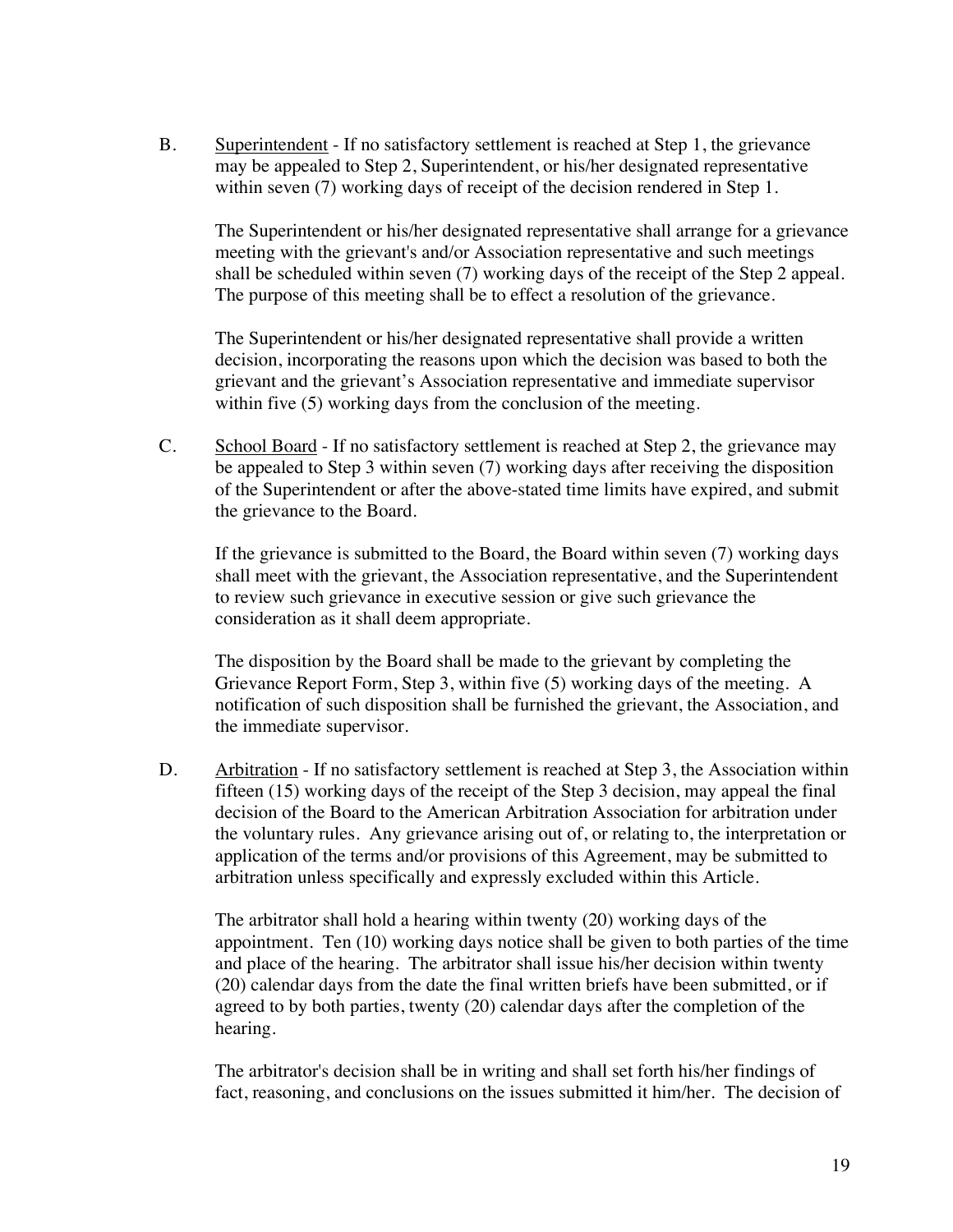the arbitrator shall be final and binding upon the employer, the Association and the grievant(s).

### Section 3 -- Jurisdiction of Arbitrator

The arbitrator shall be without power or authority to add to, subtract from, or alter any of the terms of this Agreement.

The arbitrator shall be without power or authority to make any decision, which requires the commission of an act prohibited by law.

The arbitrator shall have no power or authority to rule on any of the following:

- A. The termination of service of, or failure to reemploy, any employee to a position on the supplemental salary schedule.
- B. The termination of services of, or failure to reemploy, any provisional employee.
- C. Any matter involving employee evaluation, provided that evaluation procedures shall be subject to the arbitrator's reviews.
- D. Any matter involving employee probation procedures, discharge, non-renewal, adverse effect, or other than procedural violation of the reduction in force provision.

## Section 4 -- Time Limits

Time limits provided in this procedure may be extended by mutual agreement when signed by the parties.

Failure on the part of the District at any step of this procedure to communicate the decision on a grievance within the specific time limit shall permit the Association to lodge an appeal at the next step of this procedure.

Any grievance not advanced by the grievant from one step to the next within the time limits of the step shall be deemed resolved by the District's answer at the previous step.

#### Section 5 -- Accelerated Grievance Filing

In order to expedite grievance adjudication, the parties agree that any Association grievances, class-action grievances, and grievances involving the evaluation procedures shall be lodged at Step 2 of this procedure.

Any grievance that has been filed prior to the termination date of this contract may be processed to conclusion even if the contract has expired.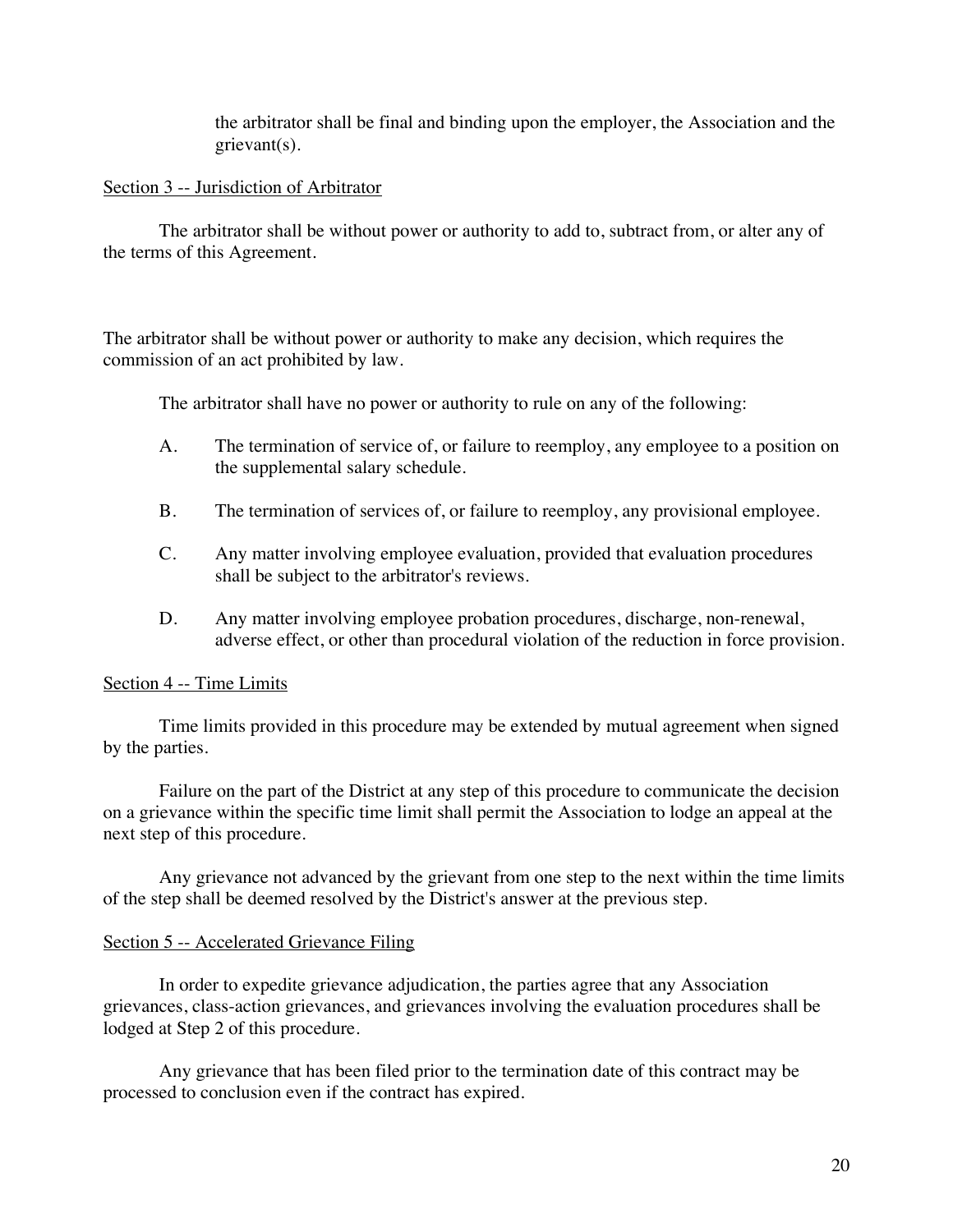## Section 6 -- Reprisals

No reprisal of any kind shall be taken by the District against any employee because of his participation in any grievance.

## Section 7 -- Costs

The fees and expenses of the arbitrator shall be shared equally by the parties. All other expenses shall be borne by the party incurring them.

## ARTICLE VII -- REDUCTION IN FORCE

## Section 1 -- Introduction

The necessity for, and the extent of, staff reduction shall be determined by the Board upon the recommendation of the Superintendent. The following shall be factors, which determine the educational program or service to be provided and the employees who shall be employed to provide the educational program or service. Prior to making a final decision that a reduction in force will occur, the administration shall notify the Association by May 15th.

## Administrative Procedures

## A. Educational Program or Service

In making a recommendation on the educational program to be provided by the District, the Superintendent shall give consideration of the following factors:

1. The needs of students as developed by pre-registration of students, requirements for graduation, and requirements for accreditation.

2. High priority shall be given to maintaining reasonable grade level groupings in the classroom.

3. Every effort shall be made to maintain programs, such as Title/LAP with reductions made in expenditures, such as supplies, materials, contractual services, and travel where reasonable.

## B. Employees

If an educational program in the District is to be reduced, modified, or eliminated, the Superintendent and his staff shall develop a list of employees to be recommended to the Board for retention by the District to fill the positions needed to operate the educational program. The following criteria should be applied in the order in which it is listed to the administrative and supportive staff and to the employees in developing the list of employees.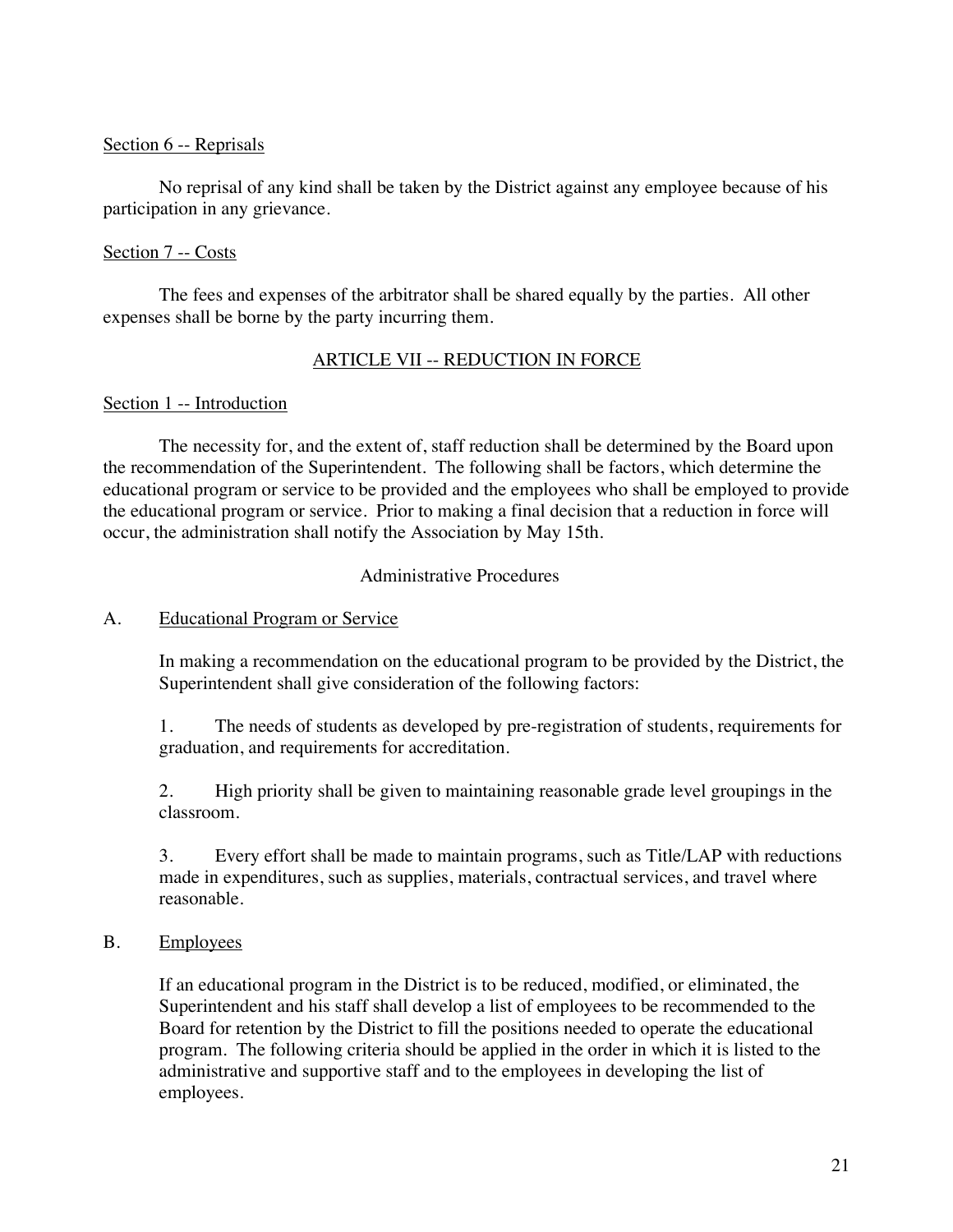## 1. Employees

- a. Certification Possession of an appropriate valid Washington State certificate for the particular position being filled.
- b. Preparation
	- $(1)$  Experience For a teaching position, an employee must have spent the majority of his/her teaching time in the particular level, subject area, or special program for which he/she is being considered during the current school year or during one of the two previous school years or must have had an administrative or supportive staff position during the current school year. The term "level" is used herein to define the teaching areas such as primary (kindergarten through grade three), intermediate (grades four through five), and secondary (grades six through twelve). The term "administrative or supportive staff position" is used herein to define all nonteaching positions, which require a teaching certificate or an administrative credential.
	- (2) College Training An employee must have the equivalent of a major or minor in the particular field in which the majority of his/her time shall be devoted for a position in a junior or senior high school and at least 15 quarter hours of college credit in the fields of elementary reading, elementary language arts, or children's literature, and at least one college-level course in at least three of the following six areas: elementary mathematics, elementary science, elementary social studies, elementary arts, elementary music, or elementary health and physical education for a teaching position in a primary or intermediate grade.
- c. Length of Service When more than one employee qualified for a particular position under the criteria listed above, the employee who has the greatest length of service as an employee within the State of Washington shall be given the position.

In the case of Reduction in Force, provisional employees, per RCW 28A.405.220, will be first subject to non-renewal. When more than one provisional employee, per RCW 28A.405.220, are qualified for a particular position under the criteria listed above the provisional employee with the greatest length of service as an employee within the State of Washington shall be given the position.

d. Additional Preparation - When more than one employee qualified for a particular position under the criteria listed above, the position shall be given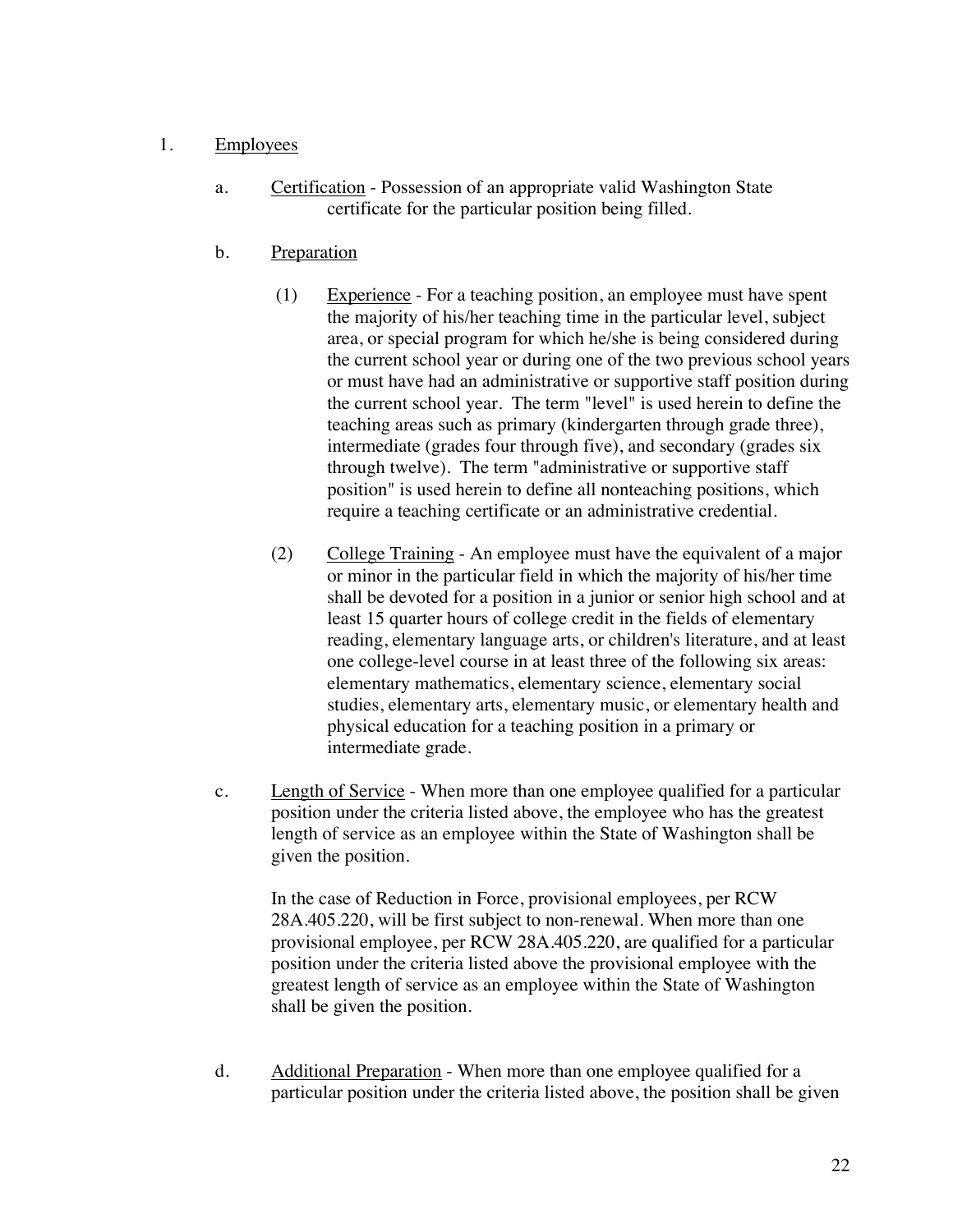to the employee who has the greater number of hours towards horizontal advancement on the District salary schedule.

### C. Board Review and Action

The Board shall review the recommendations of the Superintendent. After review, the Board shall take such action as may be necessary and such notice shall be given employees as required by law. All employees who receive notice of probable cause of non-renewal for reduction in force shall be considered for any vacancy in the District, which thereafter occurs unless qualified employees are not available for a particular position in the employment pool. In filling any vacancy, the same criteria specified above shall be used. The term "vacancy" shall be liberally construed and shall include all positions that may become available for any reason. All employees shall be retained in the District employment pool until September 15 of the following school year and shall be placed on the substitute teachers' list for the following school year.

#### ARTICLE VIII -- WAGES, HOURS AND BENEFITS

#### Section 1 -- Work Year

The length of the certificated employee contract shall be one hundred eighty (180) student days or the number of official student days as may be changed by the Legislature.

#### Section 2 -- Work Day

The workday for employees shall be 7 3/4 hours including a thirty-minute duty free lunch period. This day of work must meet the requirements of the Basic Education Act. When school is dismissed early for inclement weather, employees shall be free to leave after the last bus has departed from the school grounds.

Employees will be provided a continuous period of not less than 45 minutes each day, not including the 1/2 hour duty free lunch, to prepare lessons and accomplish administrative duties. If forty-five minute blocks of time for preparation become unmanageable for the administration due to reductions in funding, the administration will meet with the association representatives to arrange an acceptable alternative for both parties. If funding is adequately restored, the forty-five minute preparation blocks shall be restored.

The administration will attempt to organize class schedules in an alternating way across the cooperative over a two- year period so as to plan preparation time more equitably. Therefore allowing core classes to be scheduled in the AM at the high school.

#### Section 3 – Calendar

The Association representative, along with a representative from Endicott's Teachers Association and the Superintendent shall comprise a committee to jointly design a calendar survey instrument. Each year, prior to March 15, the Association shall distribute copies of the instrument to all bargaining unit members who shall return them within five (5) days to the joint committee for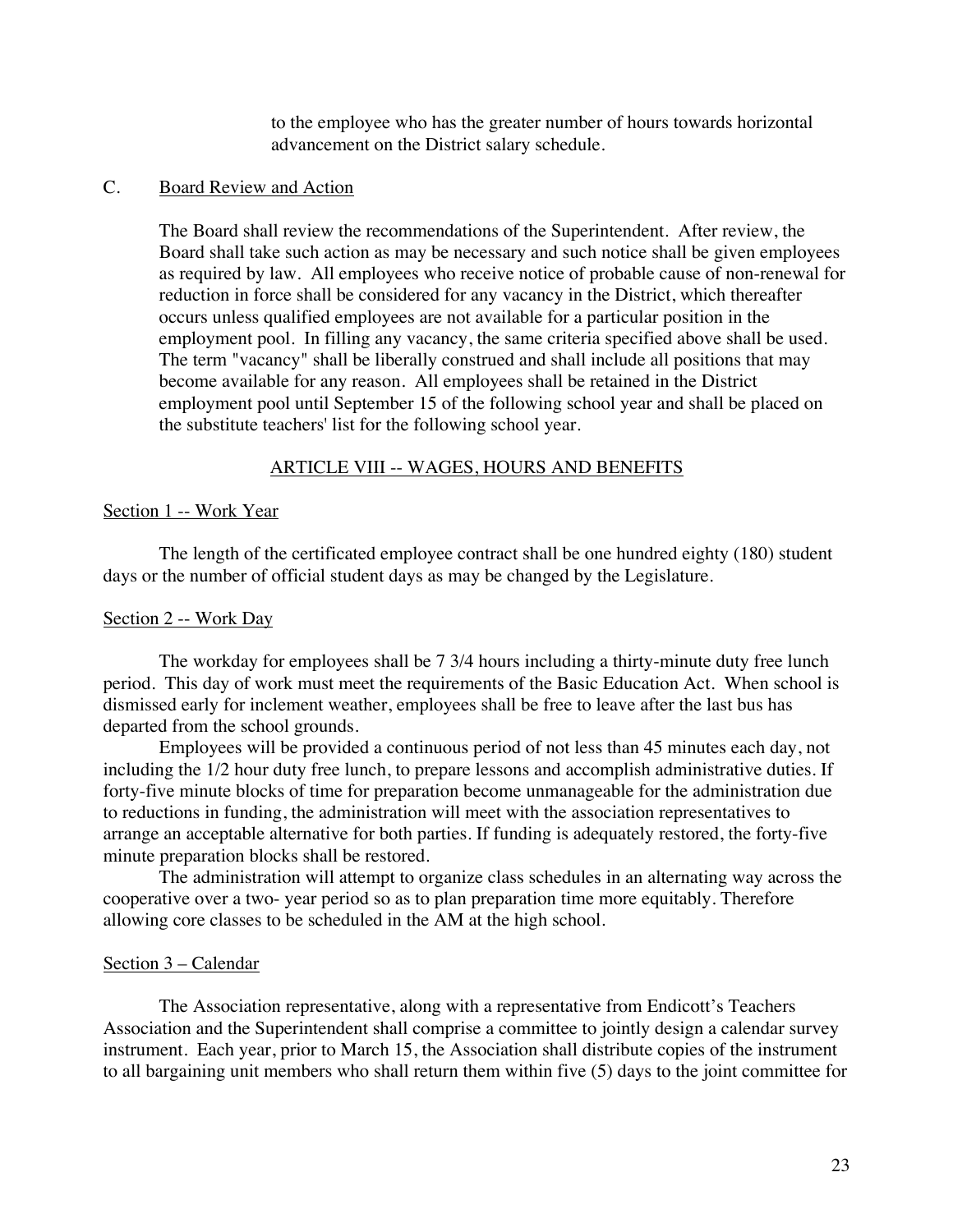tabulation. The Superintendent shall present the committee's recommendations to the Board for final action.

The Association would prefer two weeks at Winter Break, two days at Mid-Winter Break and have the Mid-Winter days align with the State Basketball Tournament.

### Section 4 -- Time Before and After School

The half hour before and after school shall be spent by the employee in the classroom, workroom, or other location in order to provide opportunities for students to relate to employees, to provide employees time to prepare the classroom or materials for the day, to provide opportunities for adults to communicate with the employee, and to provide other opportunities for accessibility.

#### Section 5 -- Transportation Reimbursement

If the Superintendent has approved transportation by private car for an employee, reimbursement shall be at the state rate.

Employees shall not drive school children in their private cars on school business unless written authorization by the Superintendent.

#### Section 6 -- Salary Payment

Checks shall be issued on the last working day of the District each month.

#### Section 7-- Insurance/Medical Benefits

Insurance benefits for the duration of this negotiated agreement shall be at the state allocated amount, less any amount the district is required to remit to the State Health Care Authority for the retired school employee's subsidy account. Part-time certificated employees shall receive benefits in accordance with their hours employed.

#### Section 8 - - Certified Salaries/Benefits

If funding increases or decreases by the state during the terms of this negotiated agreement, the District will respond by increasing or decreasing salaries accordingly. The District will investigate other available resources in the event state salary decreases are realized to help alleviate funding reductions.

#### 1. Schedule:

Employees shall be paid according to their placement on the salary schedule, which is attached to and made a part of this Agreement as Appendix A, and the terms of their individual contracts.

#### 2. Required Certificates: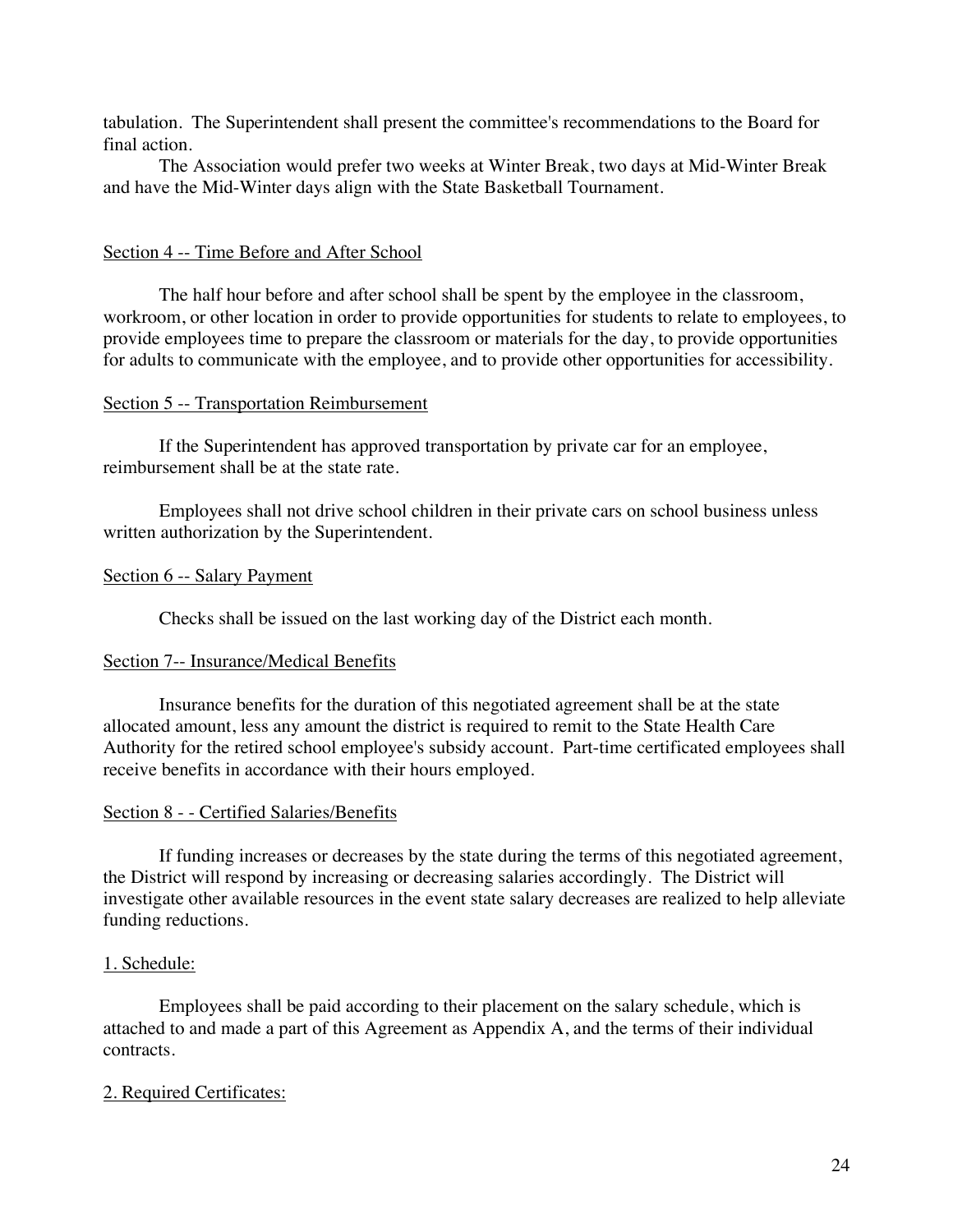All employees shall provide proof of certification for the position for which they are hired as required by State law, prior to the commencement of the school year.

#### 3. Initial Placement:

a. Transcripts: New employees must file official transcripts of college credits with Superintendent prior to qualifying for placement on the salary schedule.

b. Educational Credits: Credits shall be allowed for upper division and graduate level credits and/or acceptable clock hour equivalents, meet clock hour requirements of the state, or are accepted by the District to meet District initiatives or programs. Ten (10) clock hours is equal to one (1) college credit for salary schedule placement or movement. All acceptable clock hours must be provided by an OSPI approved clock hour provider WAC 181.85.200 and 392.121.262.

c. Experience: New employees with prior certificated teaching experience shall be placed on the salary schedule according to years of experience and level of educational credits.

d. Experience Credits: Full credit for public school teaching outside of the District shall be granted up to the limits of the salary schedule.

#### 4. Professional Advancement:

a. Educational Credits: Employees shall advance (when educational credits/clock hours earned makes them eligible) to the next higher vertical column(s), provided that the credits and/or acceptable clock hour equivalents meet the requirements set in 3b above.

b. Experience: Employees shall advance to the next higher horizontal row(s) for each year's teaching experience, as per the salary schedule. Only one year of teaching experience credit can be earned during a school year. Experience credit towards salary schedule advancement will be the cumulative sum of the years of experience. A partial year will be added as earned based on actual FTE (example:  $0.6$  years  $+ 0.6 = 1.2$  years or 1.0 years on the Salary Schedule).

#### 5. Timeline:

Classification on the salary schedule is for the full contract year. No change in classification shall be made for professional credits earned except as provided below:

- a. Salary Adjustments: Salaries shall be adjusted as of the beginning of the contract year, for educational credit/clock hours earned prior to September 1, provided that a written/email notice is given to the Superintendent and Business Manager on or before September 1.
- b. Proof of Credits: Proof of credits/clock hours earned shall be by official transcript/form as recognized by the state for proof of credits/clock hours. Official transcripts/forms must be received by September 15. WAC 181.85.200 and 392.121.262.
- c. Contracts: Salary adjustments shall be reflected as adjustments on individual contracts.

#### Section 9 - - Base Pay

Curriculum work, summer school or other approved work outside the regular pay schedule or contract will be paid at a rate of \$30 per hour.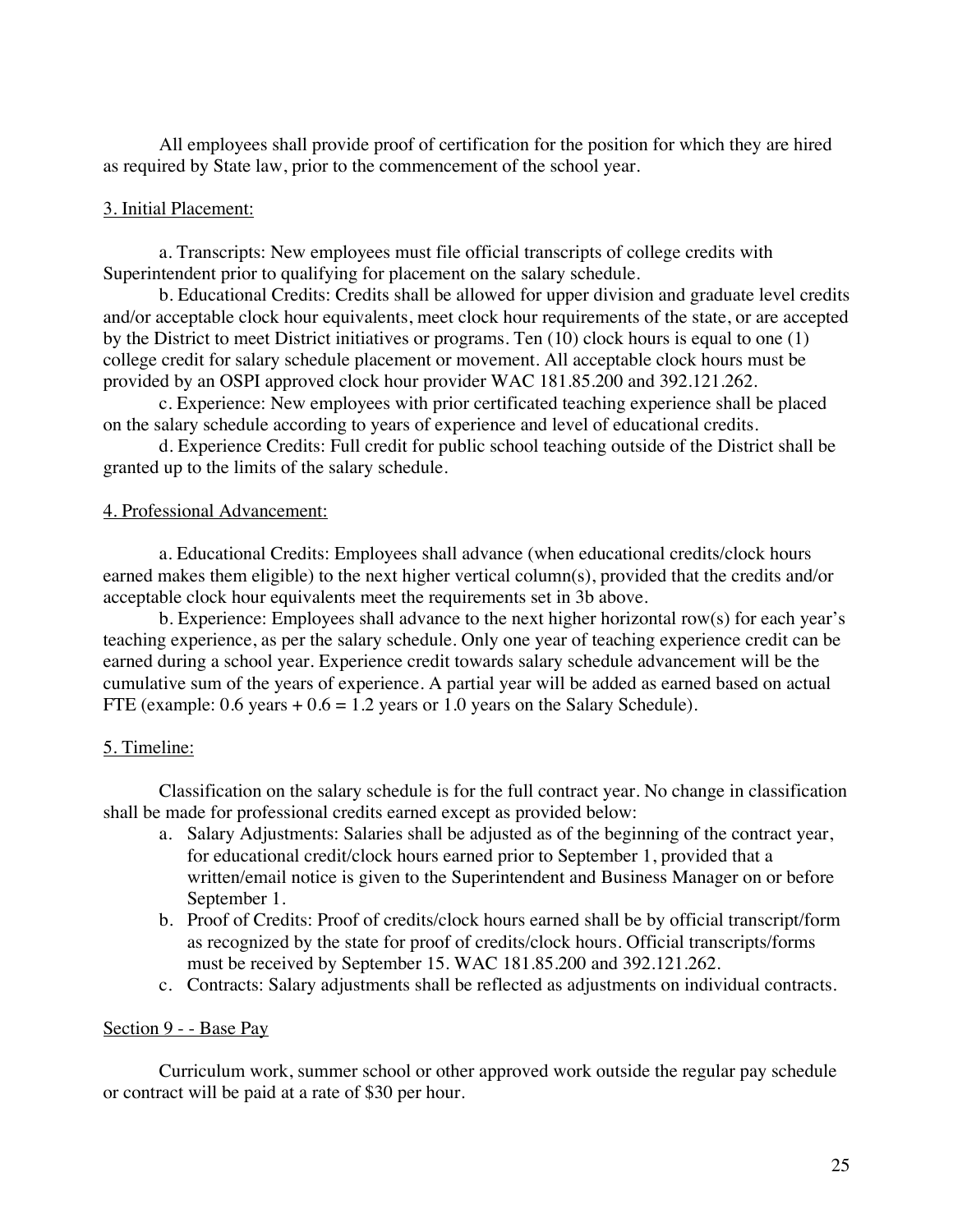## Section 10: National Teacher Certification Program

Teachers enrolled in the National Teacher Certification program shall receive five hundred dollars (\$500) tuition reimbursement of documented expenses upon completion of the National Teacher Certification program. Reimbursement shall be made upon submission of documentation of completion of the National Teacher Certification Board exam and documentation of five hundred dollars (\$500) of expenses incurred and within six (6) calendar months of completion of the exam.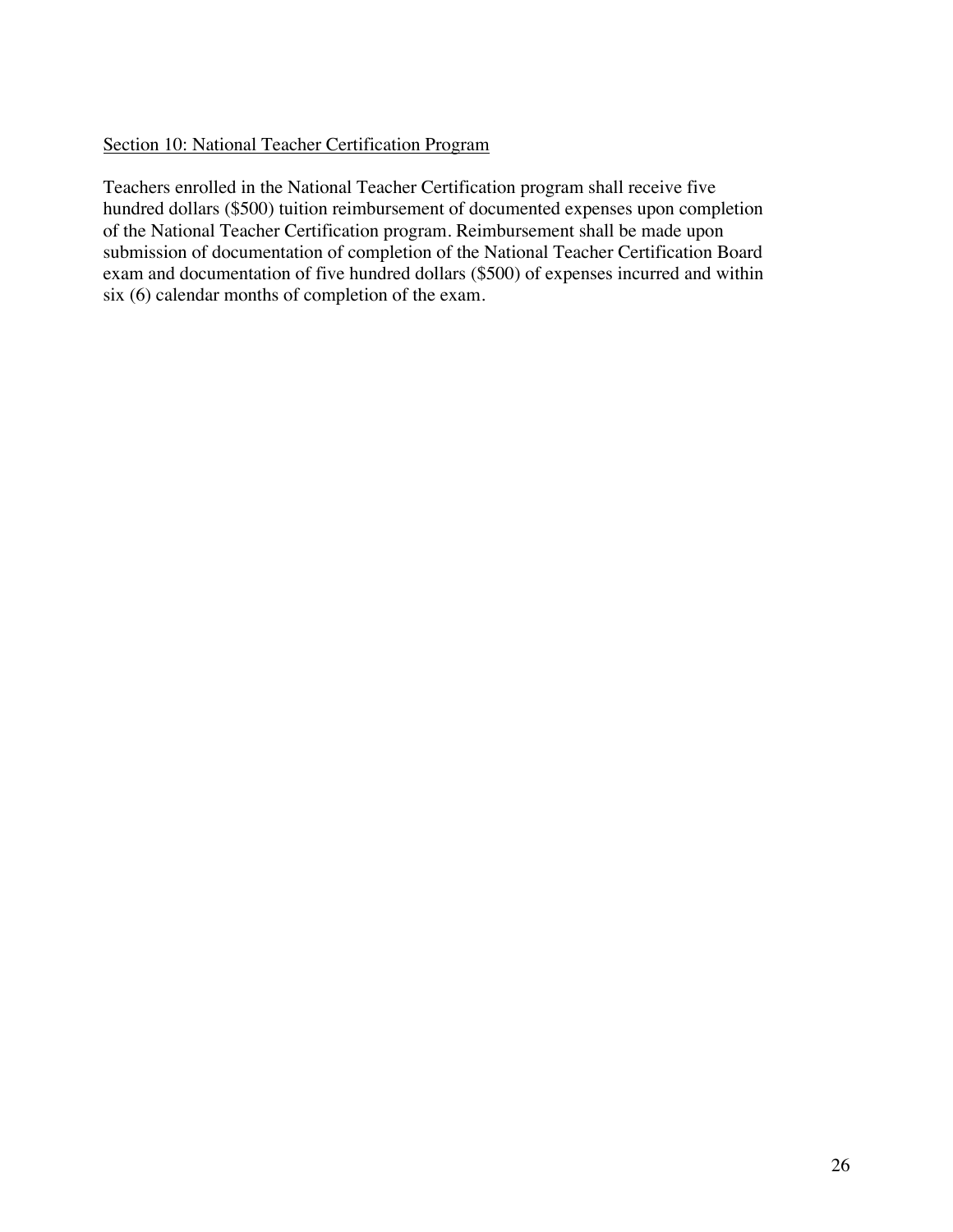# APPENDIX A

2018-19 salaries represent a **4.5%** increase to all certificated staff based on prior year published Washington State Salary Schedule with step increases as appropriate.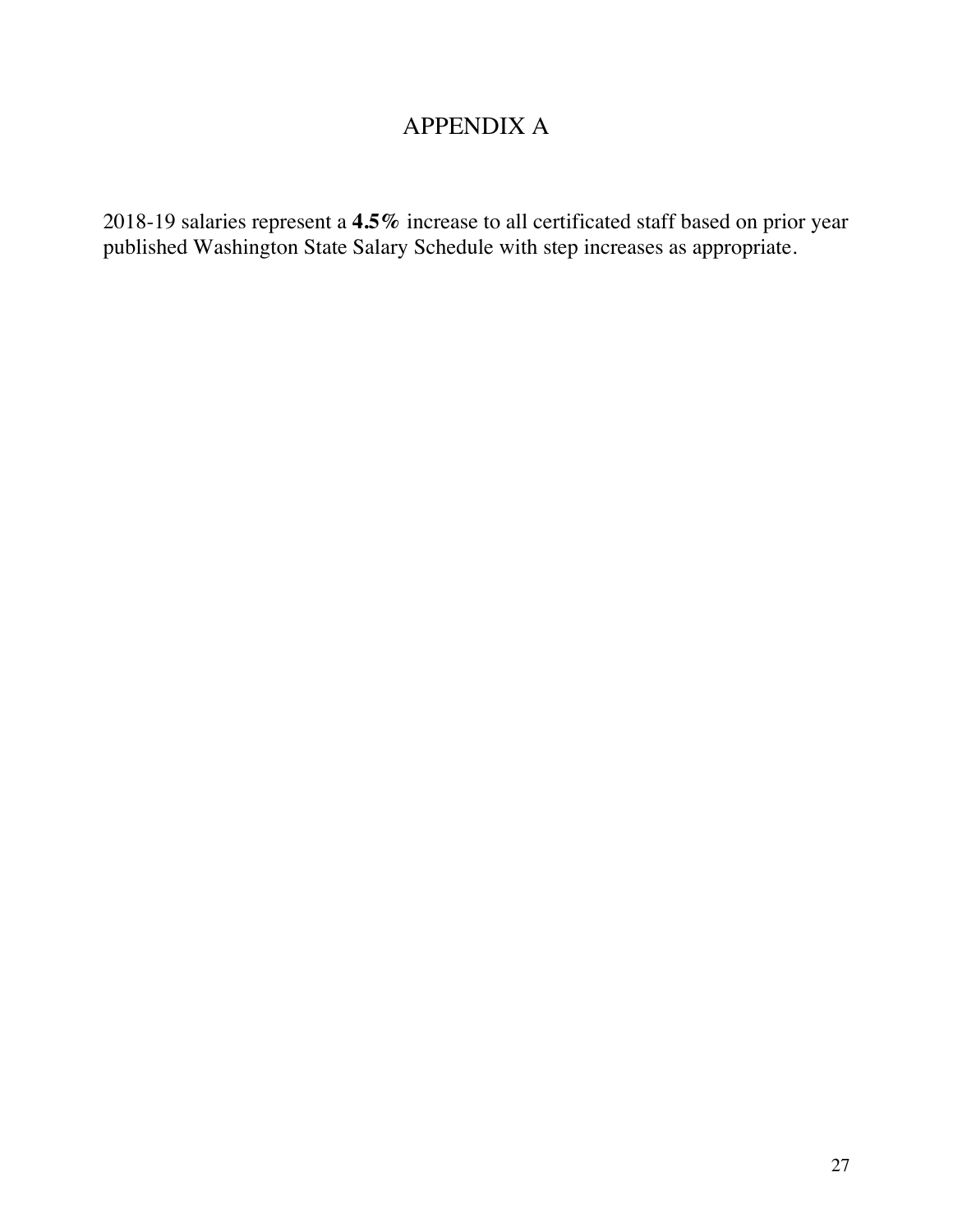## **Appendix B**

#### **Class Advisors/Job Descriptions**

Class Advisors receiving stipends for work outside of regular school hours are expected to participate in chaperoning and/or supervising fund raising or social events sponsored by that club or class. These would include but not be limited to dances, concession sales and other sponsored activities. Contracts for class advisors are for one full school year. Failure to sufficiently plan or supervise above-mentioned events may lead to no stipend being paid.

Special duties of Senior and Junior Class Advisors

Senior class - planning and sponsoring senior trip, graduation details, i.e., cap, gown, announcement ordering, senior banquet, and other outside fund raising and social events.

Junior class - planning and sponsoring the prom, assisting in graduation ceremony details, i.e., sign, flowers, etc., and other outside fund raising and social events.

One staff member for each advisor position may be stipend.

#### **National Honor Society Advisor**

The NHS Advisor receiving a stipend must meet all NHS rules and regulations as outlined in the constitution and bylaws. The St. John-Endicott chapter must perform at least one community service project yearly. The NHS advisor is responsible for local Chapter selection and will participate in the Whitman County induction ceremony. The advisor is responsible for supervising regular chapter meetings, elections fund raisers and programs. Failure to sufficiently plan or supervise such events may lead to no stipend being paid.

#### **Elementary ASB Advisor**

The Elementary ASB Advisor is responsible for holding Election for officers in the fall, having classroom teacher's elect 2 representatives, and conducting a meeting once a month for business. The Elementary ASB Advisor is in charge of Boxtops for Education, Campbell's Soup labels for Education, or any relevant Elem. ASB business.

#### **EAGL Reading Program Director**

The EAGL Reading Program Director introduces the program to parents each fall and introduces new book packets to students each quarter. The director is responsible for repackaging and maintaining 16 sets of EAGL reading packets (4 cycles for each grade K-3). Daily responsibilities include checking in any packets returned that day and refilling consumable materials. The director is also responsible to sending reminders to parents concerning missing books and packets as well as recreating unreturned packets and creating new activity packets as needed. The EAGL director also maintains and refills Traveling Tales writing activity backpacks for grades K-3.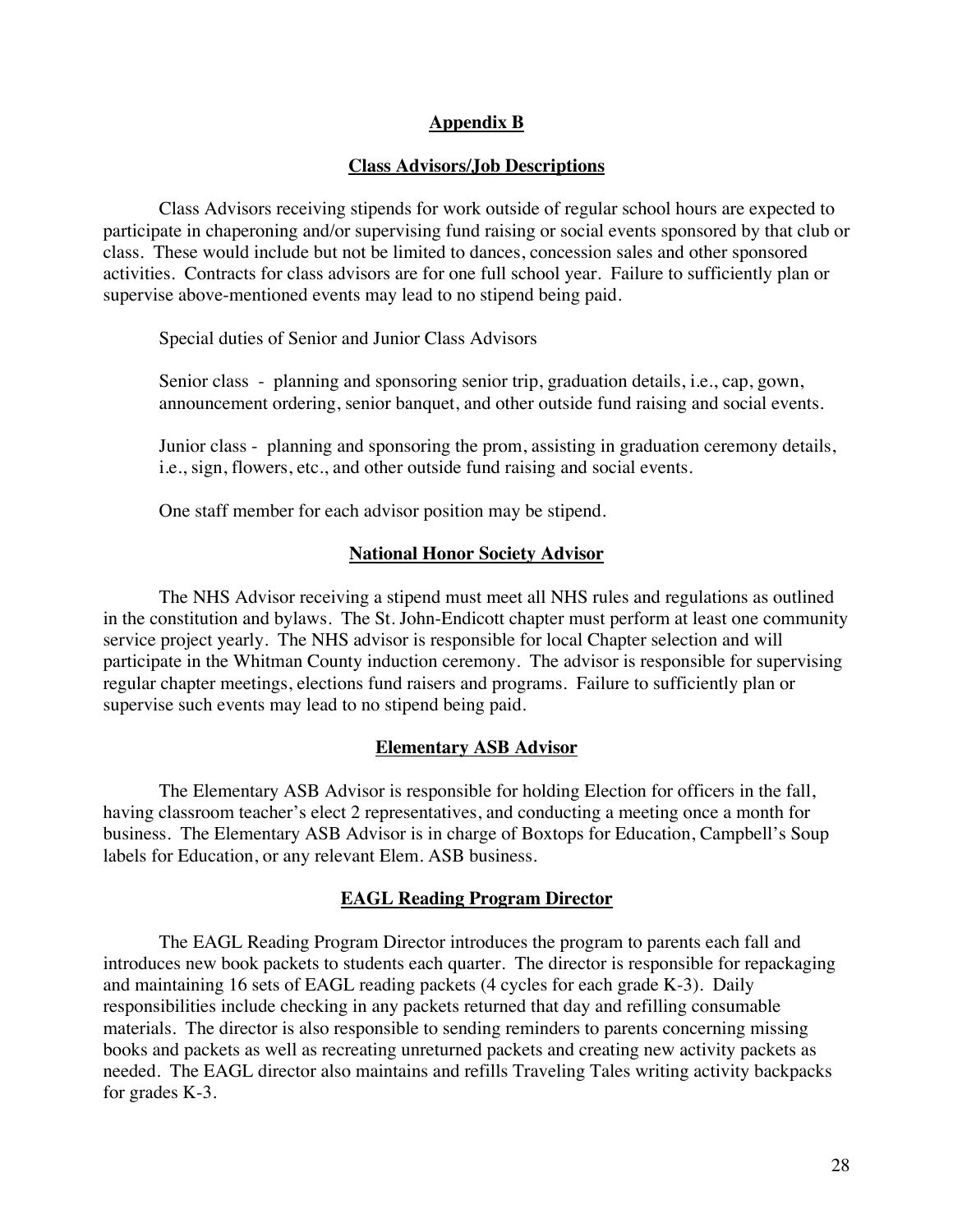# **Appendix C**

|                                           |          |         |         |         | Base    |         |
|-------------------------------------------|----------|---------|---------|---------|---------|---------|
| ST. JOHN SCHOOL EXTRA-CURRICULAR SCHEDULE |          |         |         |         | Pay     | \$3,700 |
|                                           |          |         |         |         |         |         |
| <b>ADVISORS/DIRECTORS</b>                 | Step $0$ | Step 1  | Step 2  | Step 3  | Step 4  | Step 5  |
| Junior Class Play Director                | \$1,295  | \$1,360 | \$1,428 | \$1,499 | \$1,574 | \$1,653 |
| Drama Club Advisor                        | \$740    | \$777   | \$816   | \$857   | \$899   | \$944   |
| <b>Annual Advisor</b>                     | \$1,295  | \$1,360 | \$1,428 | \$1,499 | \$1,574 | \$1,653 |
| High School Choir Advisor                 | \$370    | \$389   | \$408   | \$428   | \$450   | \$472   |
| <b>Band Director</b>                      | \$4,810  | \$5,051 | \$5,303 | \$5,568 | \$5,847 | \$6,139 |
| <b>NHS Advisor</b>                        | \$370    | \$389   | \$408   | \$428   | \$450   | \$472   |
| Senior Class Advisor                      | \$740    | \$777   | \$816   | \$857   | \$899   | \$944   |
| Junior Class Advisor                      | \$555    | \$583   | \$612   | \$642   | \$675   | \$708   |
| Sophomore Class Advisor                   | \$370    | \$389   | \$408   | \$428   | \$450   | \$472   |
| Freshman Class Advisor                    | \$370    | \$389   | \$408   | \$428   | \$450   | \$472   |
| <b>Elementary ASB Advisor</b>             | \$370    | \$389   | \$408   | \$428   | \$450   | \$472   |
| Eagle Reading Program Director            | \$370    | \$389   | \$408   | \$428   | \$450   | \$472   |
|                                           |          |         |         |         |         |         |

#### **NOTES**

1. Year of experience must be earned within the SJE cooperative unless approved otherwise by the superintendent.

2. Each extra curricular activity will be reviewed each year to determine if there is sufficient student interest and district support and financial ability to warrant retaining the position.

3. Drama club advisor pay is per each approved play – pay is per the number of approved performances outside of the school day (cell stipend amount is times the number of approved performances conducted outside the school day by the advisor)

 $\mathbf{D}$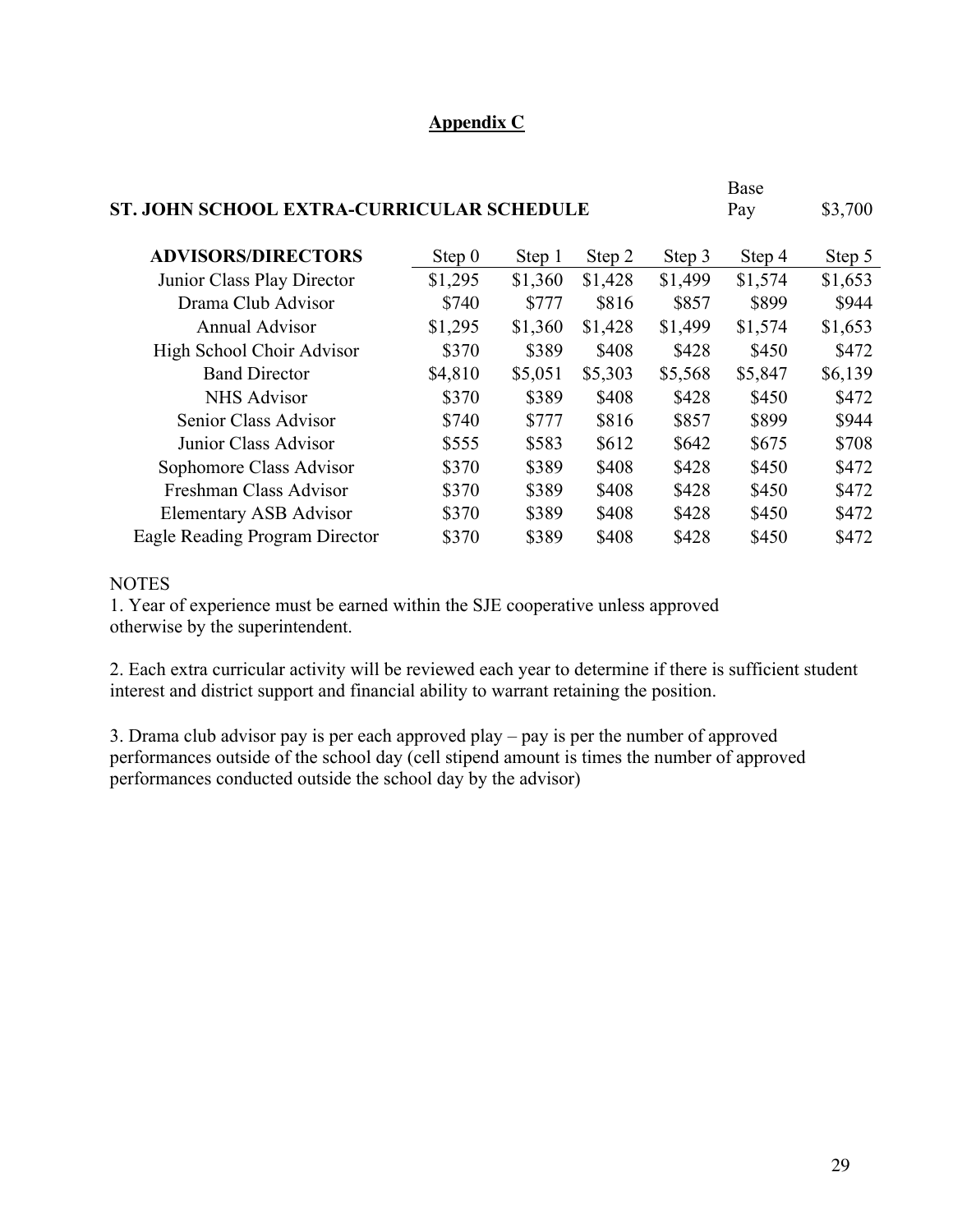# **Appendix D**

# **ST. JOHN SCHOOL DISTRICT GRIEVANCE FORM**

|              |                                                                                                                                                                                                                                | Distribution of Form<br>1. Superintendent                |
|--------------|--------------------------------------------------------------------------------------------------------------------------------------------------------------------------------------------------------------------------------|----------------------------------------------------------|
| in Duplicate | Submit to Principal/Supervisor                                                                                                                                                                                                 | 2. Principal/Supervisor<br>3. Association<br>4. Grievant |
|              |                                                                                                                                                                                                                                |                                                          |
|              |                                                                                                                                                                                                                                |                                                          |
|              | If additional space is needed, attach an additional sheet.                                                                                                                                                                     |                                                          |
|              |                                                                                                                                                                                                                                |                                                          |
|              | B. 1. Statement of Grievance: University of American control of American control of American control of American control of American control of American control of American control of American control of American control o |                                                          |
|              |                                                                                                                                                                                                                                |                                                          |
|              | 2. Specific Section(s) Being Grieved                                                                                                                                                                                           |                                                          |
|              | ,我们也不会有什么。""我们的人,我们也不会有什么?""我们的人,我们也不会有什么?""我们的人,我们也不会有什么?""我们的人,我们也不会有什么?""我们的人                                                                                                                                               |                                                          |
|              | 3. Relief Sought: Note of the same state of the same state of the same state of the same state of the same state of the same state of the same state of the same state of the same state of the same state of the same state o |                                                          |
|              |                                                                                                                                                                                                                                |                                                          |
|              |                                                                                                                                                                                                                                |                                                          |
|              | Signature of Grievant                                                                                                                                                                                                          | Date                                                     |
| C.           |                                                                                                                                                                                                                                |                                                          |
|              |                                                                                                                                                                                                                                |                                                          |
|              |                                                                                                                                                                                                                                |                                                          |
|              | Signature of Principal/Supervisor                                                                                                                                                                                              | Date                                                     |
| D.           | Position of Grievant:                                                                                                                                                                                                          |                                                          |
|              |                                                                                                                                                                                                                                |                                                          |
|              |                                                                                                                                                                                                                                |                                                          |
|              |                                                                                                                                                                                                                                |                                                          |
|              |                                                                                                                                                                                                                                |                                                          |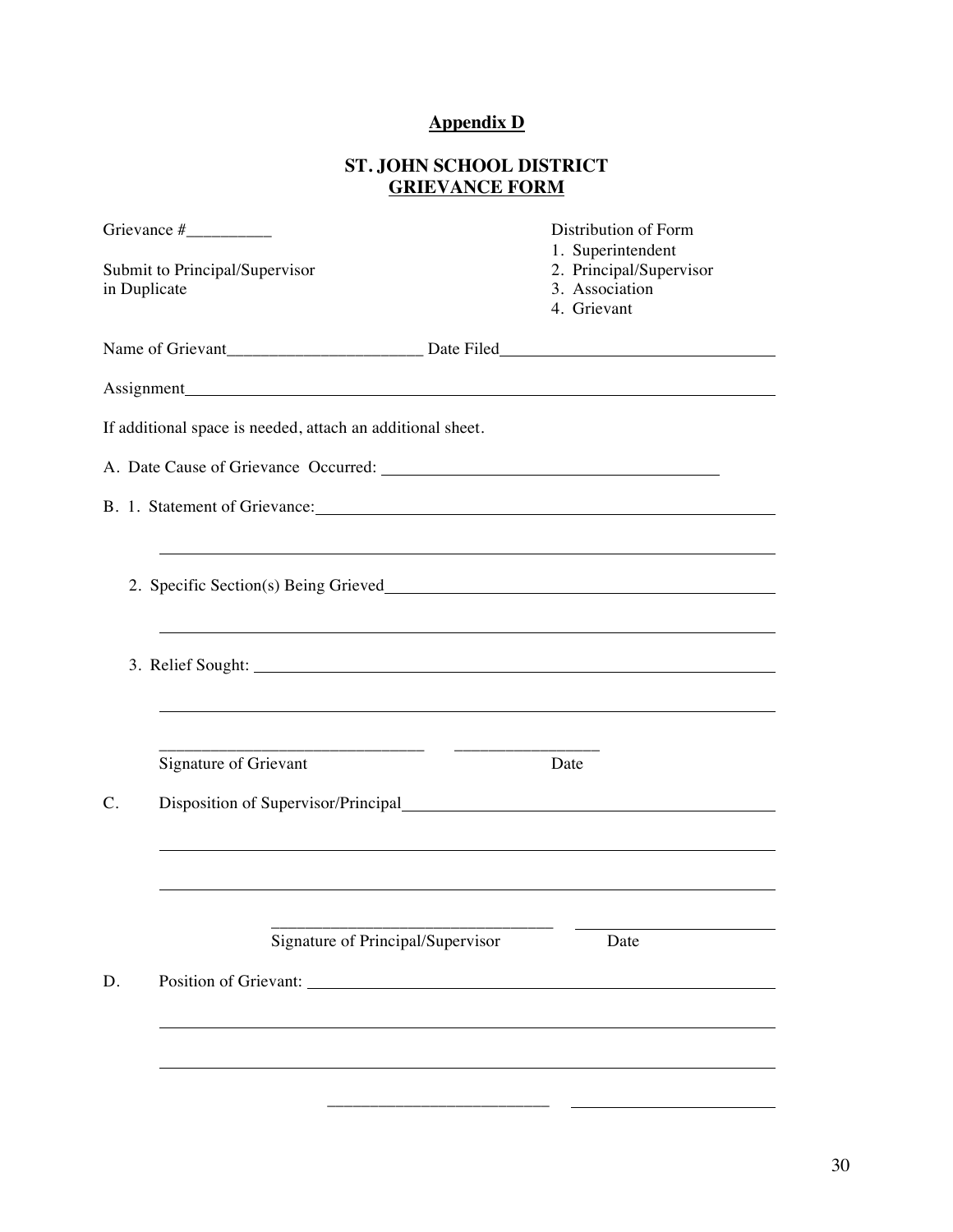| Signature                                   |              | Date |
|---------------------------------------------|--------------|------|
|                                             | <b>STEP2</b> |      |
| Date Received by Superintendent or Designee |              |      |
|                                             |              |      |
|                                             |              |      |
|                                             |              |      |
|                                             |              |      |
|                                             |              |      |
|                                             | Signature    | Date |
|                                             |              |      |
|                                             |              |      |
|                                             | <b>STEP3</b> |      |
|                                             |              |      |
|                                             |              |      |
|                                             |              |      |
|                                             |              |      |
|                                             | Signature    | Date |
| Position of the Grievant: New York 1988     |              |      |
|                                             |              |      |
|                                             |              |      |
|                                             |              |      |
|                                             |              |      |
|                                             | Signature    | Date |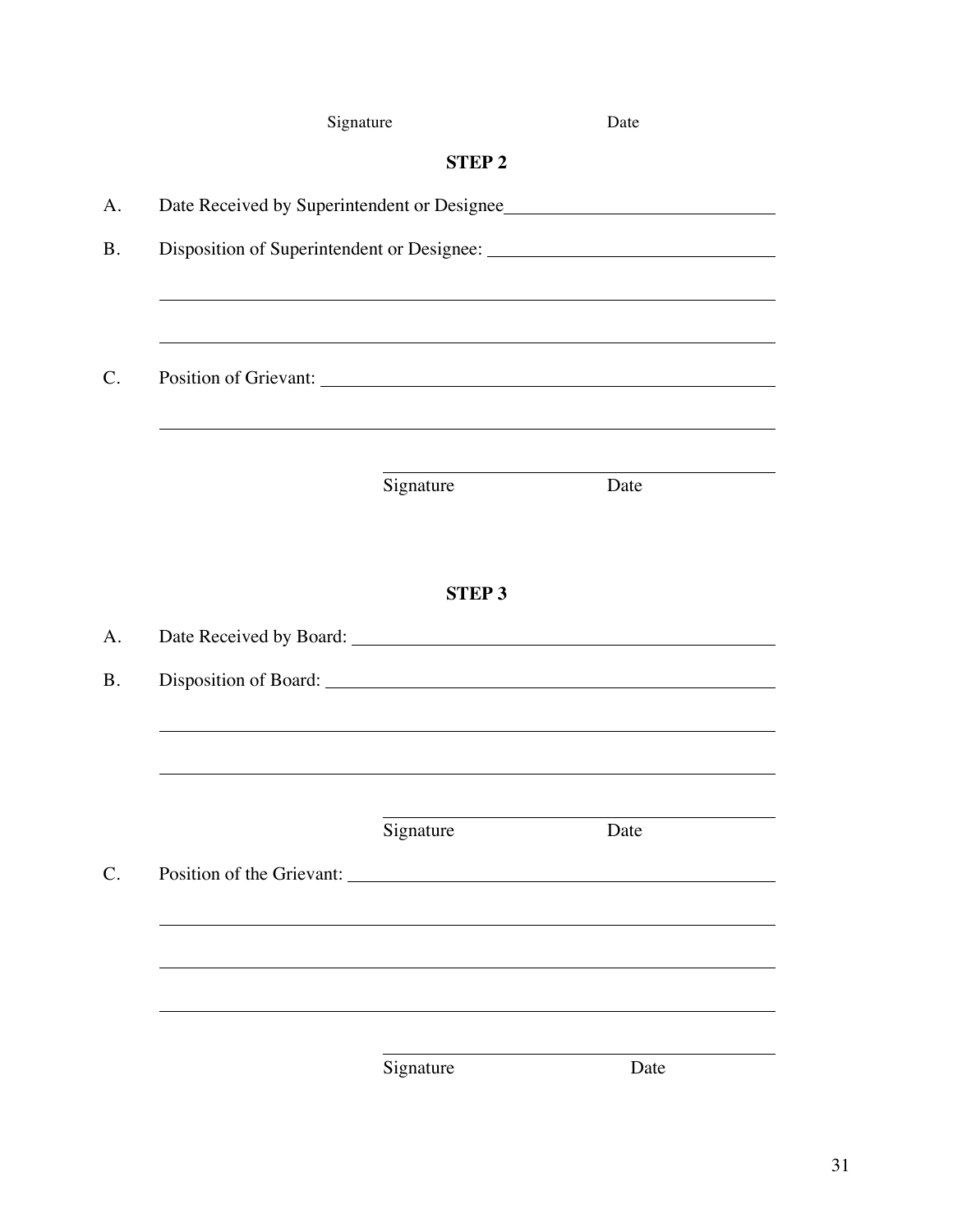# **STEP 4**

| A.        | Date Submitted to Arbitration |      |  |
|-----------|-------------------------------|------|--|
| <b>B.</b> |                               |      |  |
|           |                               |      |  |
|           |                               |      |  |
|           |                               |      |  |
|           |                               |      |  |
|           | Signature                     | Date |  |